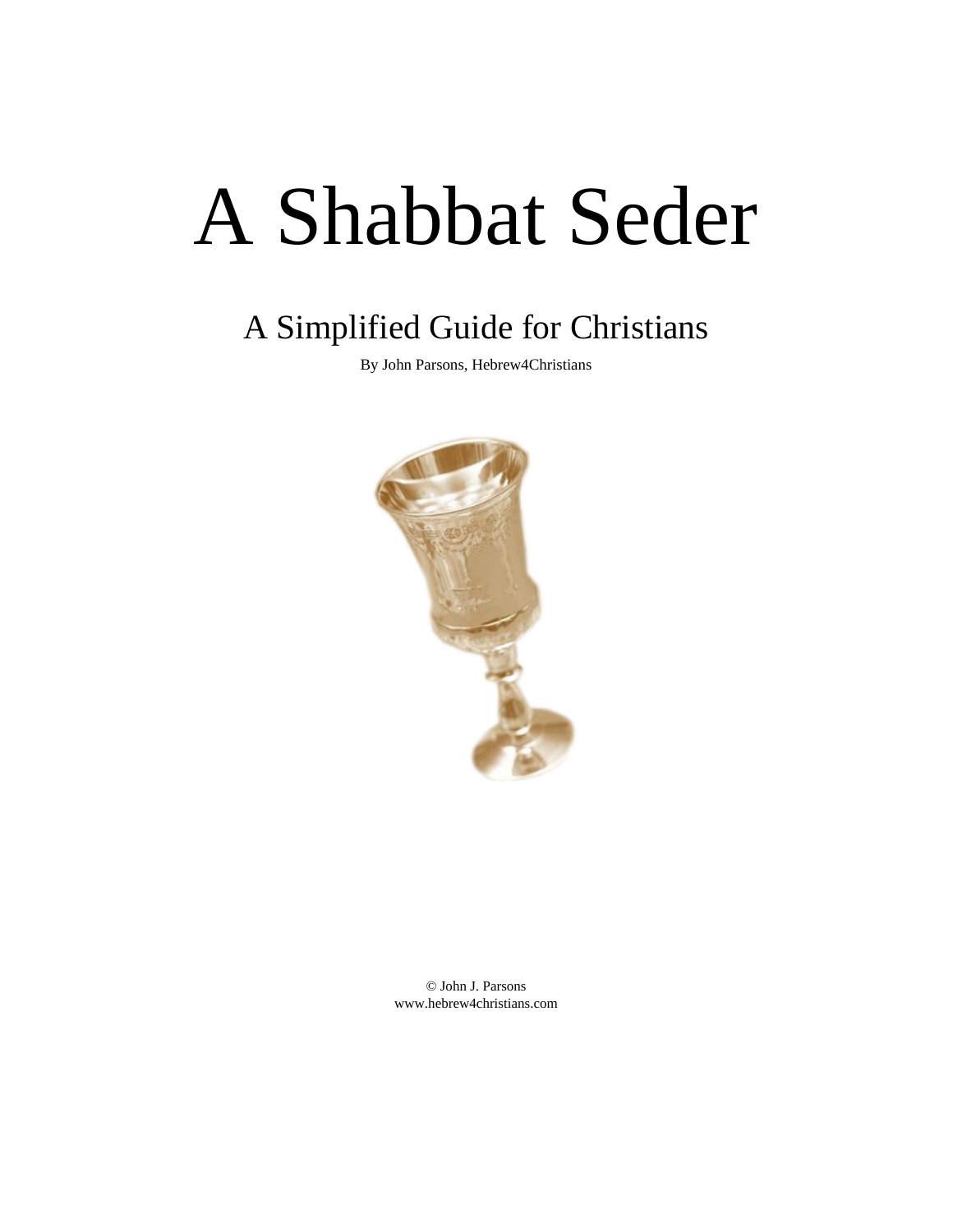

## A Shabbat Seder

### A Simplified Guide for Christians

by John Parsons, Hebrew for Christians

#### **CONTENTS:**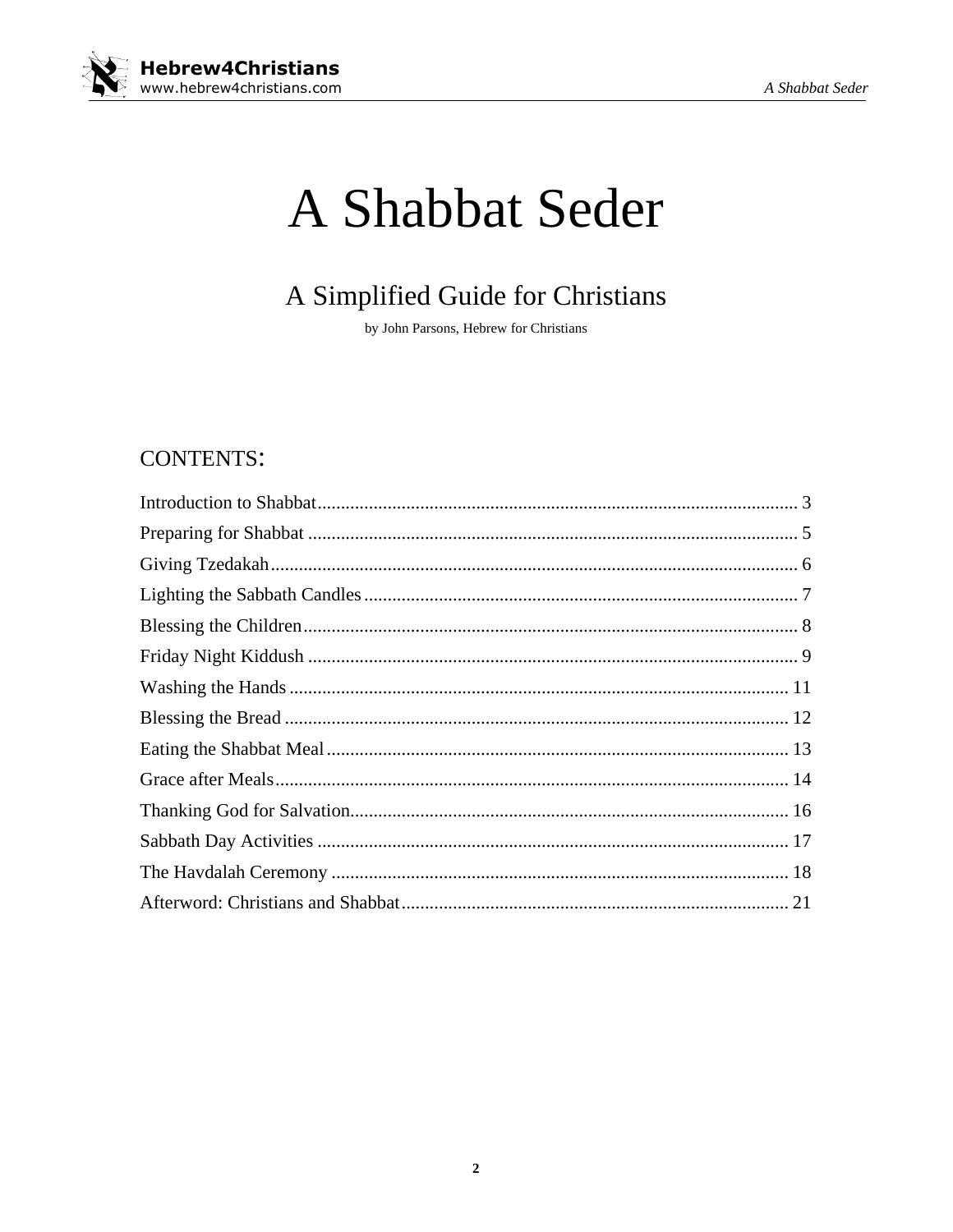

## Introduction to Shabbat

Shabbat begins at sunset on Friday evening and ends Saturday night when three stars are visible in the sky (25 hours). On Shabbat we remember that God created the world and then rested from His labors (Genesis 2:2).

Shabbat is considered the most important of the Jewish holidays -- even more important than Yom Kippur or the other High Holidays. This special day is to be marked by three qualities: rest *(menuchah),* holiness *(kedushah),* and joy *(oneg).* During Shabbat we spend time with family, friends, pray, read, and rejuvenate. We light candles to symbolically drive away darkness and welcome the Light of the Mashiach Jesus into our hearts.

There are three main rituals regarding Shabbat observance:

- 1) Lighting the Sabbath candles
- 2) Saying *Kiddush* over wine
- 3) Reciting *HaMotzi* over challah

The Shabbat meal is a time when friends and families share highlights from the week and sing table songs, called *zemirot*.

#### *Remembering the Sabbath*

In Genesis 2:3 we are told that God rested *(shavat)* from His creative activity and set apart the seventh day as the memorial of the work of His hands. God called the seventh day "holy" *(kodesh),* which means set apart as sacred, exalted, and honored.

The fourth of the ten mitzvot (commandments) is, "Remember the Sabbath day, to keep it holy" (KJV):

| זָכוֹר אֶת־יוֹם הַשַּׁבָּת לְקַדְּשׁוֹ: |             |              |            |  |
|-----------------------------------------|-------------|--------------|------------|--|
| le·ka·de·sho                            | ha·shab·bat | et-yom       | $z$ a·khor |  |
| to keep it holy                         | the Sabbath | the day (of) | Remember   |  |

*Remember the Sabbath day, to keep it holy* (Exodus 20:8)

The word translated "remember" *(zakhor)* means to recall or recollect past events and experiences and renew them in the present. In a sense, then, such remembering is a form of re-creation, where we reinterpret our lives and our identities in new ways.

How do we so remember? By candle lighting, reciting Kiddush, dining festively, dressing in special clothes, praying, listening to Torah reading in synagogue, and learning and discussing portions of Torah.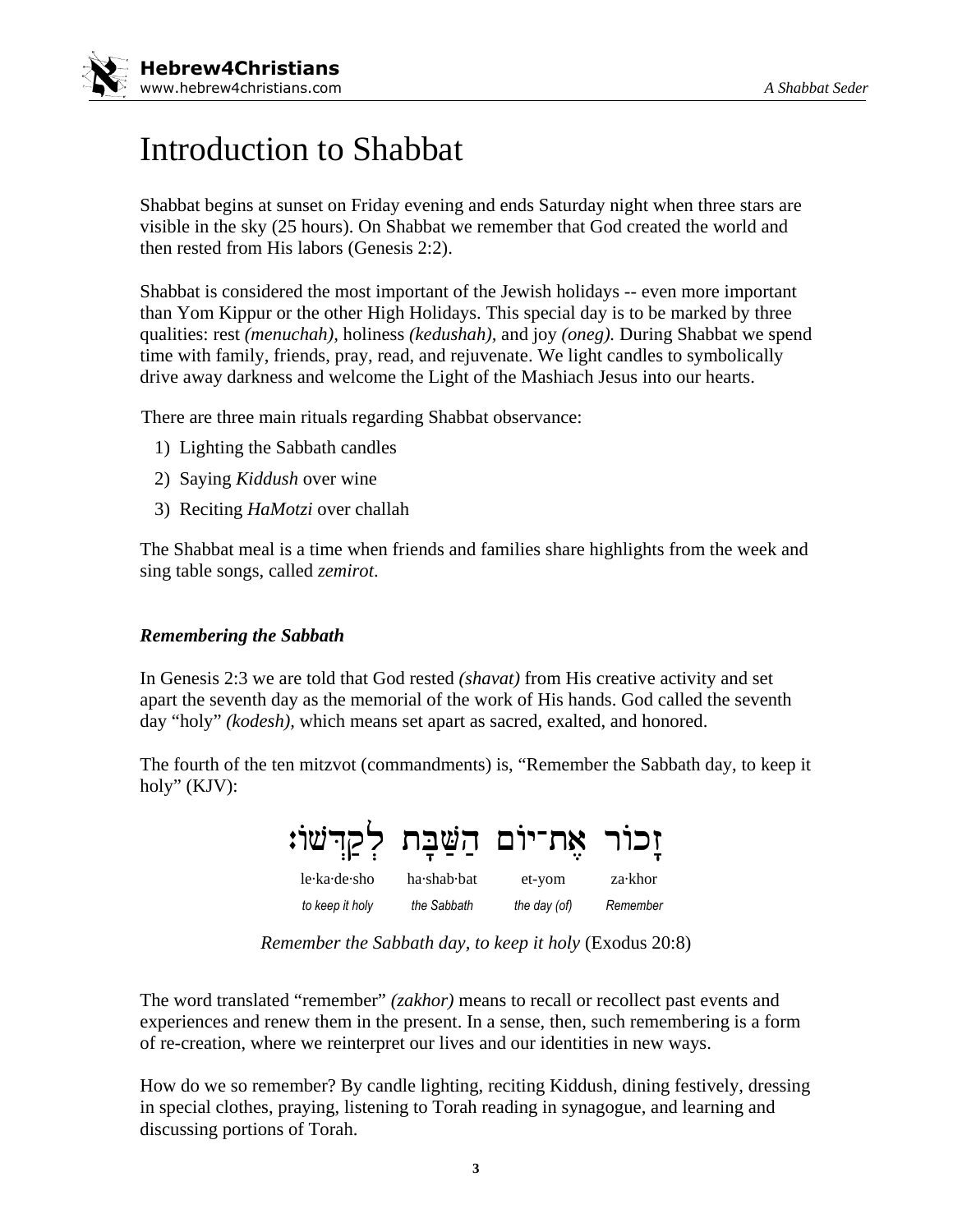

#### *Guarding the Sabbath*

Interestingly, the fourth commandment is repeated in Deuteronomy 5:12:

| שָׁמוֹר אֶת־יוֹם הַשַּׁבָּת לְקַדִּשׁוֹ: |             |              |                 |
|------------------------------------------|-------------|--------------|-----------------|
| le·ka·de·sho                             | ha-shab-bat | et-yom       | $sha \cdot mor$ |
| to keep it holy                          | the Sabbath | the day (of) | Keep            |

*Keep the Sabbath day to sanctify it...* (Deuteronomy 5:12)

The word translated "keep" *(shamor)* means to guard something held in trust, to protect and to watch closely. Not only are we to remember the Sabbath, but we are to guard and protect its sanctity as something of great value.

How are we to guard it? By refraining from secular activities (usually thought of as one of the forbidden 39 categories of work *(melachah)* which are not appropriate for this special day (the Rabbinics defined 39 categories of activity that are forbidden on Shabbat that derive from the assembling of the Mishkan (tabernacle). Traditionally all observant Jews will refrain from these sorts of activities during the 25 hour period of Shabbat.)

Just as God set apart a time to focus on and honor the marvelous works of His hands, so we are commanded to regularly set apart a time to focus and honor our own creative life in God. Notice that both God and man set apart the Sabbath day and share in the glory of creative life.

Some Jewish sages have said that the Sabbath is a picture of the *Olam HaBah,* or world to come. In the rhythm of the *Olam HaZeh,* or present world, however, the Sabbath is a sacred time to become spiritually reconnected with our true identities as God's very children. Are we regularly setting apart a time to remember the sacred work of God in our lives? The Sabbath is our God-given opportunity and privilege.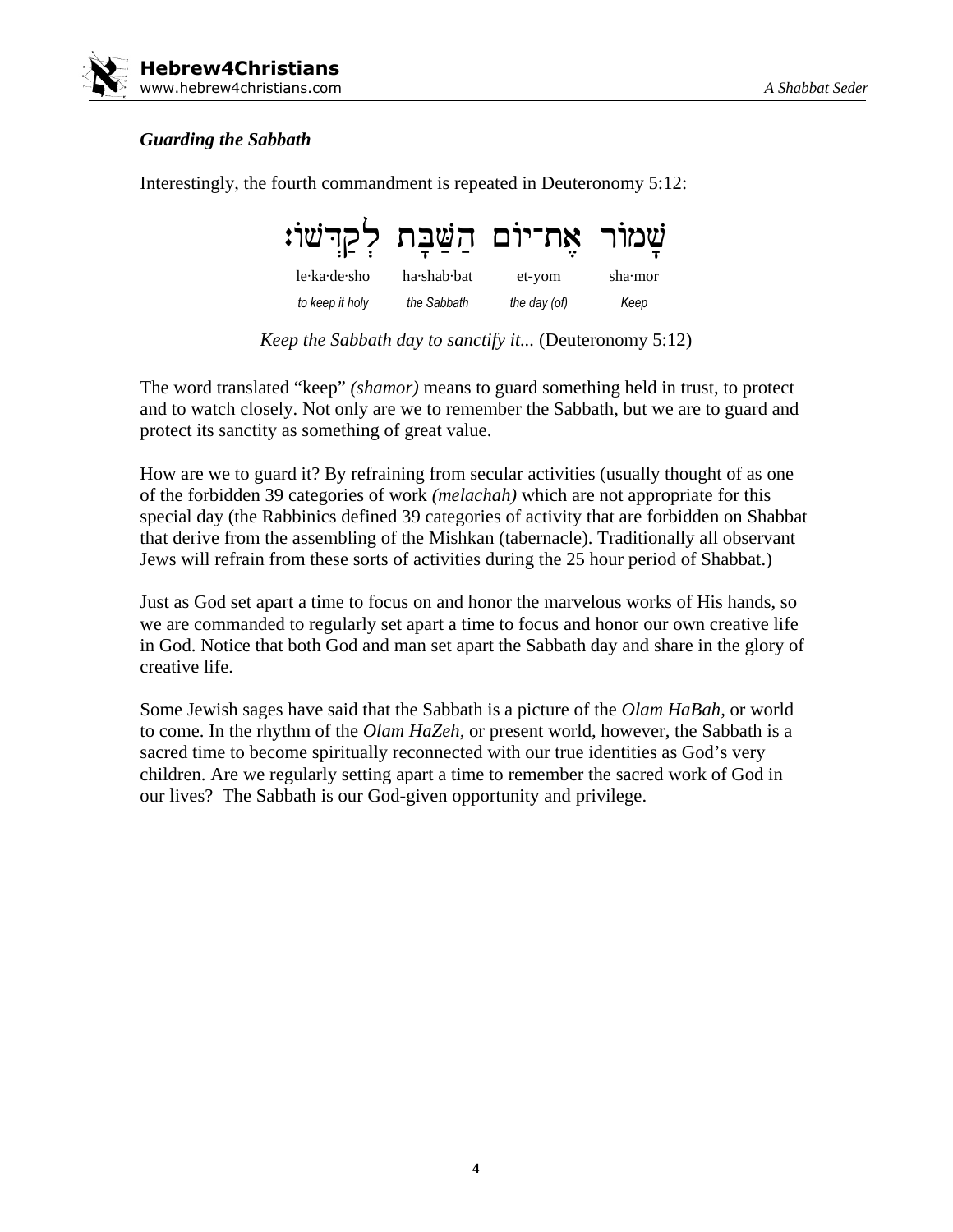

## Preparing for Shabbat

In order to make Shabbat a time of rest *(menuchah),* holiness *(kedushah),* and joy *(oneg),*  certain preparations need to be in place.

#### **Planning for Shabbat**

First, you may want to invite friends over to join you for Shabbat. It is especially worthwhile to invite over those who are needy or who would otherwise be alone during this special time.

Next, plan your Shabbat meal. This often includes doing some shopping and getting the items together before Thursday. Traditional *Erev Shabbat* (Friday evening) meals include fish, chicken, and roast beef - or you can go vegetarian. And please do NOT serve ham or other food that is considered unkosher for your shabbat meal!

Be sure to read the weekly Torah portion to be spiritually prepared for Shabbat. The Jewish sages actually recommend reading the portion through twice before Shabbat begins on Friday evening. Since this involves a bit of study on your part, be sure to make allowances in your schedule to find the time for your reading.

#### **Setting the Shabbat Table**

The Sabbath Table normally will include the following items:

- A Tzedakah Box
- Candle Holders and Shabbat Candles (at least two of each)
- $\blacksquare$  A clean tablecloth
- **Fresh flowers or other decorations**
- Kiddush cup $(s)$
- Wine or grape juice
- Challot (two loaves) with challah plate and cover
- $\blacksquare$  A challah knife
- Salt (to be sprinkled on the challah before eating)
- A hand washing basin with decorative towel
- A siddur or shabbat song book
- A Havdalah Candle (blue and white braided)
- Besamim box (spice box)

The Shabbat Table should be ready - and the meal prepared - no later than Friday afternoon, well before sundown (in the Northern Hemisphere, this is normally no problem during the spring and summer, though fall and winter days are short!)



**A shabbat table**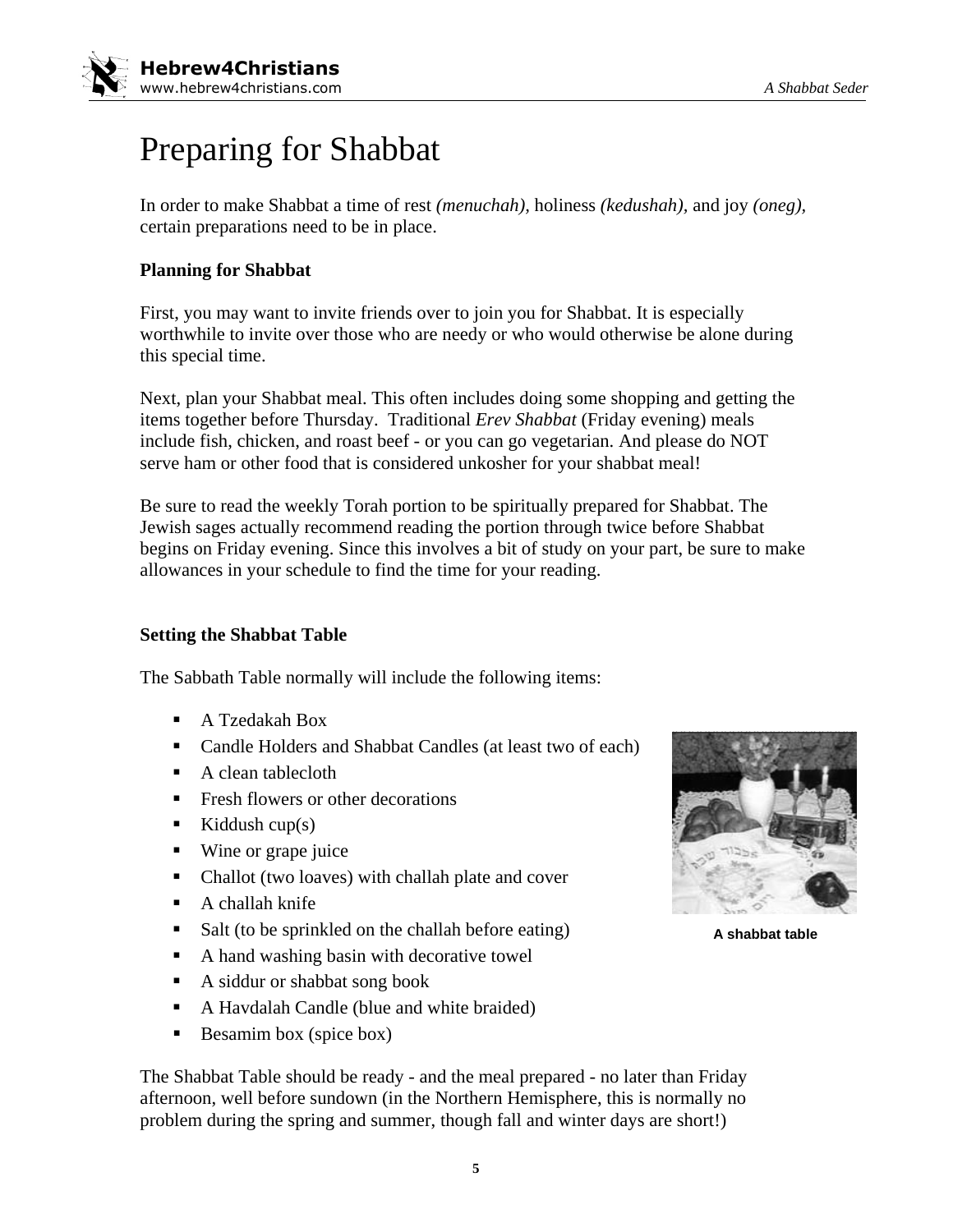

## Giving Tzedakah

*Kol Yisrael arevim zeh bazeh.*

"All Israel is responsible for one another." (Talmud Shavuot 39a).

It is customary to give *tzedakah* (charity) by putting a few coins in a Tzedakah box before lighting the Shabbat candles. This money is for the purpose of *tikkun olam,* or the "repair of the world." Many families place the Tzedakah box next to the Shabbat candle holders to remind them to perform this mitzvah. Encourage even the youngest of your children to contribute a coin or two for the betterment of the world!

When money is put into the Tzedekah box, recite the following blessing:



"Blessed art thou, Lord our God, Master of the universe, who hast sanctified us with thy commandments, and commanded us about the Tzedakah." [Amen.]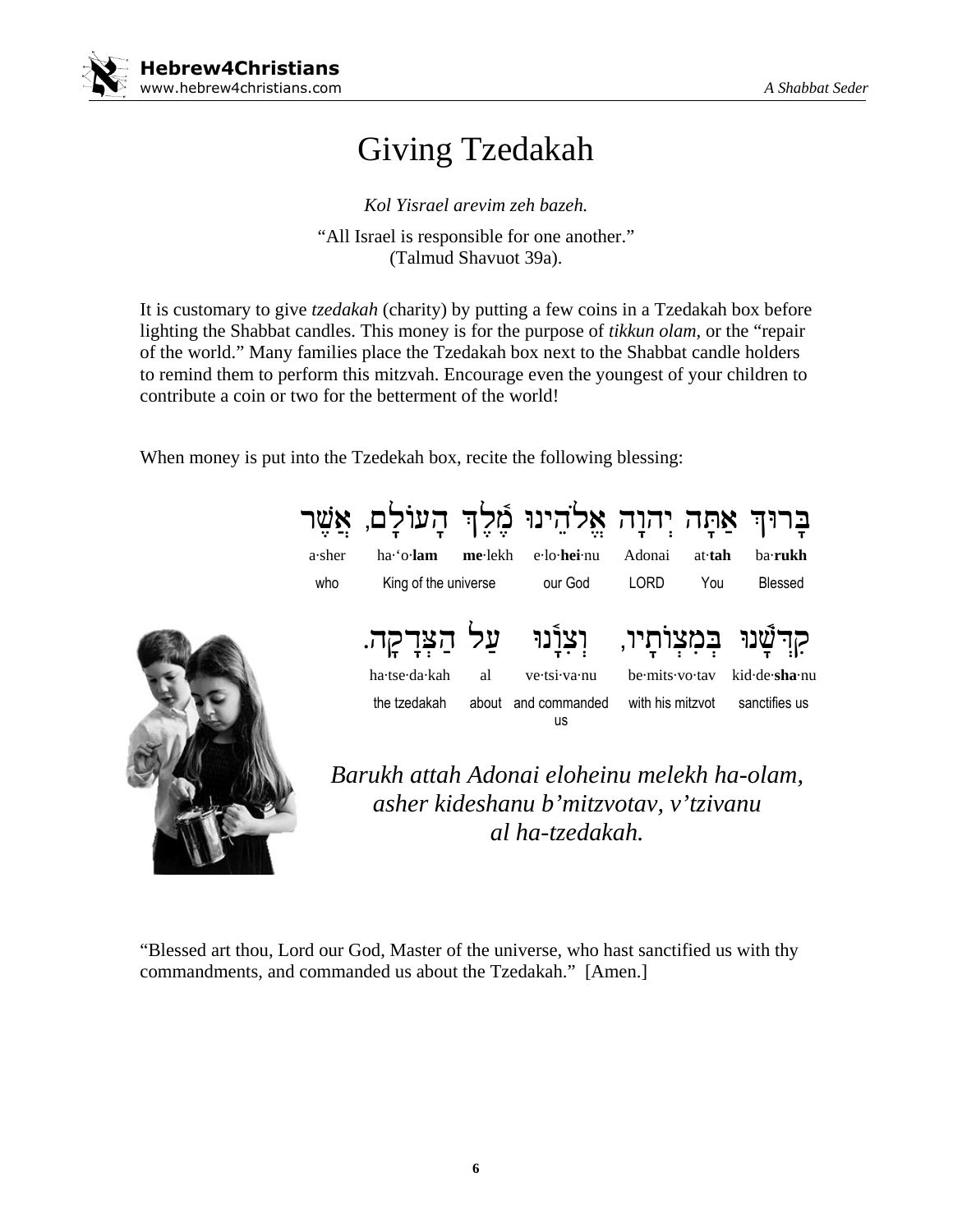

## Lighting the Sabbath Candles

Sabbath candles are lit by the (eldest) woman of the house no later than 18 minutes before sundown on Friday evening (i.e., before Shabbat begins). After kindling the candles, she waives her hands over the flames three times (as if welcoming in the Sabbath), and covering her eyes with her hands (so as not to see the candles burning) says:



*Barukh attah Adonai eloheinu melekh ha-olam, asher kideshanu bemitzvotav ve-tsivanu lehiyot or le-goyim v'natan-lanu et Yeshua Meshicheinu or ha-olam.* 



"Blessed are You, LORD our God, King of the universe, Who sanctified us with his commandments, and commanded us to be a light to the nations and Who gave to us Jesus our Messiah the Light of the world." [Amen.]

**Note:** A Friday night service called *Kabbalat Shabbat* is normally offered at the synagogue after the candle-lighting time but before the Shabbat meal. From the time the candles are lit until after kiddush is made, one should not eat or drink anything.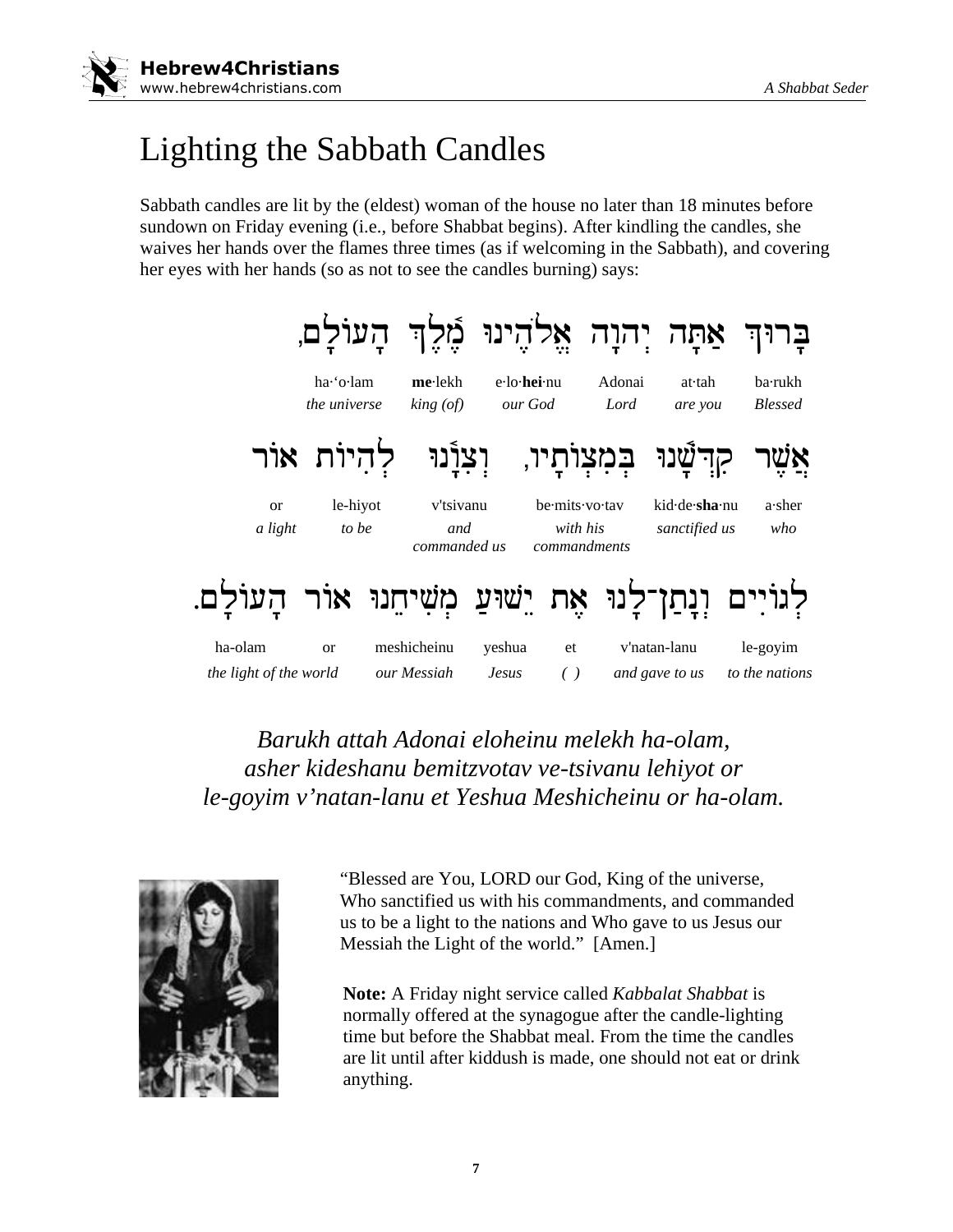

## **Blessing the Children**

It is customary to bless your children on Shabbat. The blessing prescribed by tradition invokes the names of Joseph's sons and the names of the matriarchs, and includes the "priestly blessing." Parents may use this intimate moment as a chance to add their own words of blessing and offer expressions of love and appreciation to their children. You may wish to bless all your children together or bless each child individually or privately.



vi·chun·**ne**·kha

and be gracious

to you

The Hebrew Blessing for Boys:



Yesimkha Elohim ke'efrayim v'khimenasheh.

The Hebrew Blessing for Girls:

|          |        |                 |            | יְשִׂמֵךְ אֱלֹהִים כְּשָׂרָה רִבְקָה רָחֵל וְלֵאָה. |  |
|----------|--------|-----------------|------------|-----------------------------------------------------|--|
| v'le∙'ah |        | ra•chel riv•kah | ke∙sa∙rah  | $e\cdot$ lo $\cdot$ him ye $\cdot$ si $\cdot$ mekh  |  |
| and Leah | Rachel | Rebecca         | like Sarah | May God make you                                    |  |

Yesimekh Elohim keSarah, Rivkeh, Rachel, v'leah.

The Hebrew Blessing for the Family:





Yevarekhekha Adonai veyishmerekha. Ya'er Adonai panav eleykha vichuneka. Yisa Adonai panav eleykha veyaseim lekha shalom.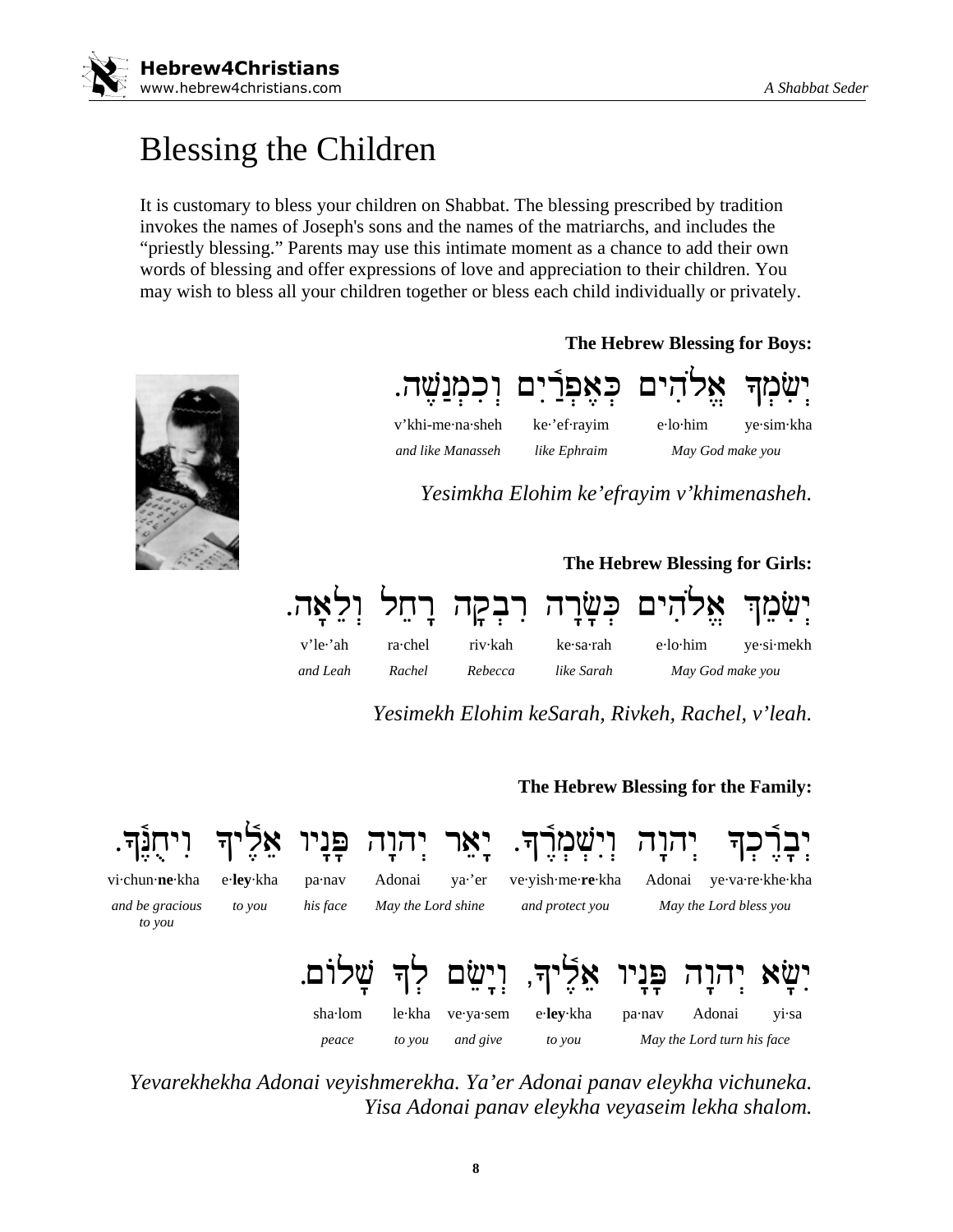

## Friday Night Kiddush

*Kiddush* means "sanctification" and is the blessing said over wine or grape juice on Shabbat or festivals. Normally Kiddush is recited while holding a cup of wine, usually by the father of the household. The blessing begins with Genesis 1:31-2:3 and ends with thanks to God for the gift of the holy Sabbath:



"[And the evening and the morning were] the sixth day. Thus the heavens and the earth were finished, and all the host of them. And on the seventh day God ended his work which he had made; and he rested on the seventh day from all his work which he had made. And God blessed the seventh day, and sanctified it: because that in it he had rested from all his work which God created and made."



| וְרַבְּנְן וְרַבּותַי: |             | מְרְנְן               | סברי             |
|------------------------|-------------|-----------------------|------------------|
| v'rabo-tai             | v'raba-nan  | mara-nan              | savri            |
| and teachers           | and masters | distinguished<br>ones | by your<br>leave |

*(continued on the next page)*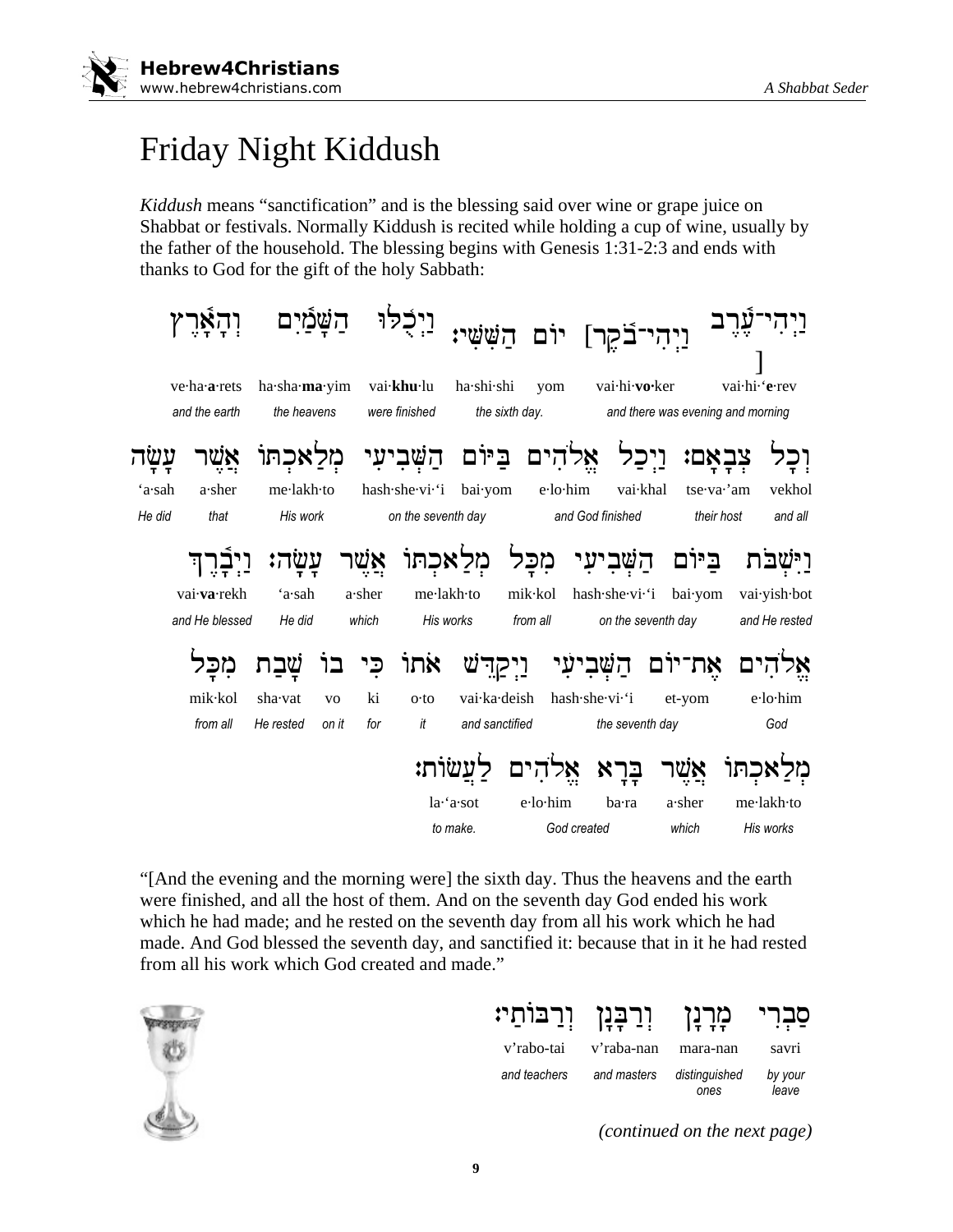#### The Blessing over the Wine:

| hag ga fen       |                  | pe∙ri           | $bo-re$     | ha·'o·lam      | me-lekh              | e·lo·hei·nu                         | Adonai                  | at∙tah        | ba·rukh          |
|------------------|------------------|-----------------|-------------|----------------|----------------------|-------------------------------------|-------------------------|---------------|------------------|
| the vine.        |                  | fruit of        | Who creates | the universe   | King of              | our God                             | Lord                    | are You       | Blessed          |
| [Respond: Amen.] |                  |                 |             |                |                      |                                     |                         |               |                  |
|                  |                  |                 |             |                |                      | 'הינו                               |                         |               |                  |
|                  |                  | kid-de-sha-nu   | a-sher      | ha·'o·lam      | me-lekh              | e·lo·hei·nu                         | Adonai                  | at tah        | ba-rukh          |
|                  |                  | sanctified us   | Who         | the universe   | King of              | our God                             | Lord                    | are You       | Blessed          |
|                  |                  |                 |             |                |                      | שבת                                 |                         |               |                  |
|                  | hin·chi·la·nu    | uv·ra·tson      |             | be-a-ha-vah    | kod·sho              | ve·shab·bat va·nu                   | ve·rah·tsa              |               | be mits vo tav   |
|                  | He guided us     | and in favor    |             | in love        | and His holy Sabbath |                                     | and was pleased with us |               | with His mitsvot |
|                  |                  |                 |             | יום            | הוא<br>כי            |                                     |                         |               |                  |
| ko-desh          |                  | le·mik·ra·ei    | te-chil-lah | yom            | hu<br>ki             | ve·re·shit                          |                         | le·ma·'a·sei  | zik·ka·ron       |
| holy             |                  | to convocations | opening     | the day        | it is<br>for         | // of creation.                     |                         | of the work   | a memorial       |
|                  |                  |                 |             |                |                      |                                     |                         |               |                  |
|                  | ki-dash-ta       |                 | ve.'o.ta.nu | va-char-ta     | va·nu                | ki<br>mits.rai.yim                  |                         | liy tsi at    | ze-kher          |
|                  | did You sanctify |                 | and us      | did You choose | us                   | For<br>from Egypt.                  |                         | of the Exodus | a memorial       |
|                  |                  |                 |             |                |                      |                                     |                         |               |                  |
|                  |                  |                 |             |                |                      |                                     |                         |               |                  |
|                  |                  | hin·chal·ta·nu  | uv·ra·tson  |                |                      | be'a.ha.vah kod.she.kha ve.shab.bat |                         | ha·'a·mim     | mik·kol          |
|                  |                  | You guided us   | and favor   |                | with love            | and Your holy Sabbath               |                         | the nations.  | from all         |
|                  |                  |                 |             |                |                      |                                     |                         |               |                  |
|                  |                  |                 |             | $a$ ·mein      | ha-shab-bat          | me·ka·desh                          | Adonai                  | at tah        | ba• <b>rukh</b>  |
|                  |                  |                 |             |                |                      |                                     |                         |               |                  |

"Blessed art Thou, Adonai our God, King of the universe, Who has sanctified us with His commandments and was pleased with us, and His holy Sabbath in love and in favor, He gave us a heritage, a memorial of the work of creation. For it is the day beginning for holy convocations, a memorial of the exodus from Egypt. For You chose us and sanctified us from all the nations. And Your holy Sabbath with love and favor you gave us a heritage. Blessed are You, Adonai, Who sanctifies the Sabbath." [Respond: Amen.]

After this blessing is recited, it is customary to give each person present some wine from the Kiddush cup.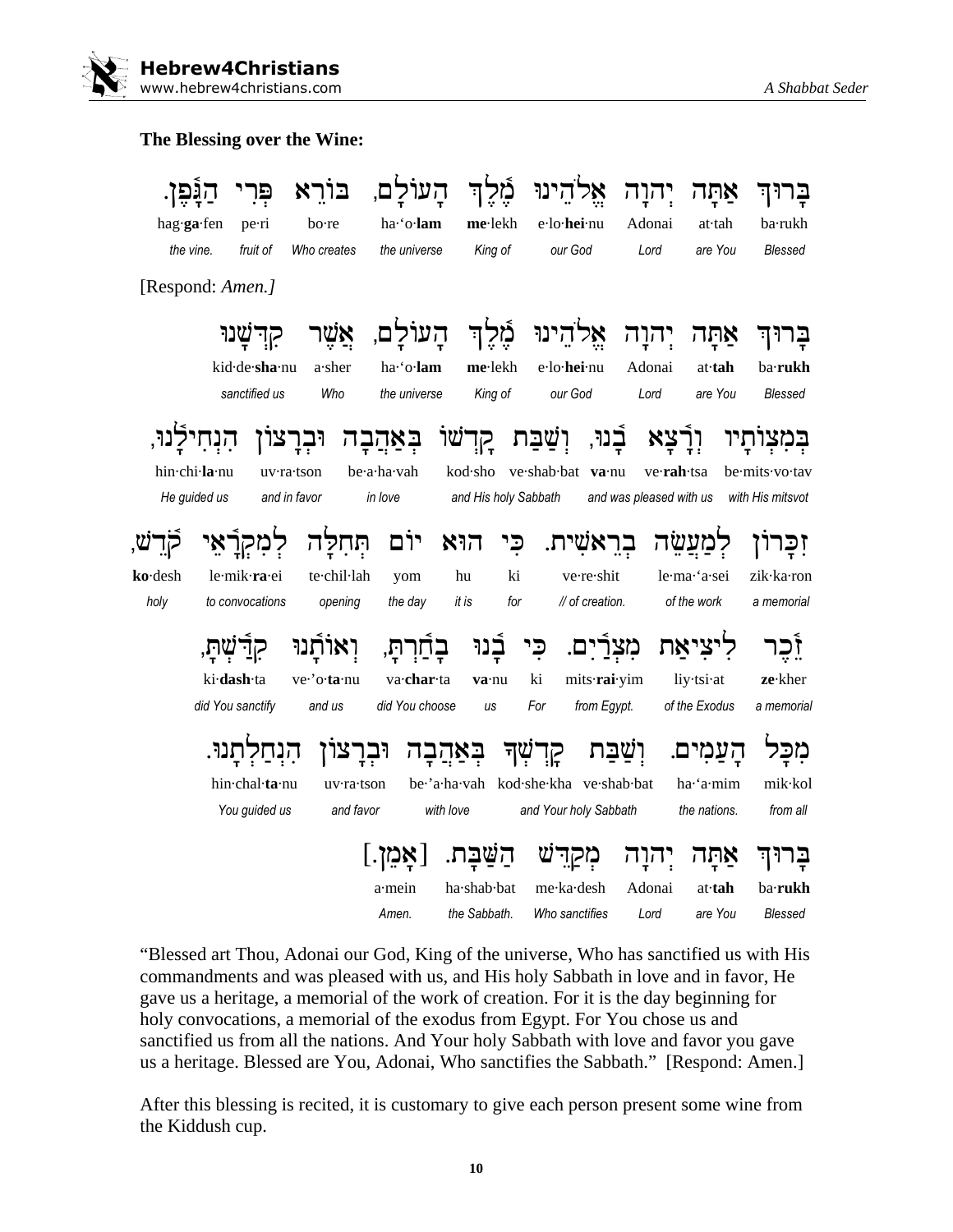

## Washing the Hands

Directly after reciting the Kiddush, everyone washes their hands in the prescribed ritual manner to prepare for the blessing over the bread (see note, below). Customarily, after reciting this blessing you do not speak until you have eaten the challah:



#### *Barukh attah Adonai eloheinu melekh ha-olam, asher kideshanu b'mitzvotav, v'tzivanu al netilat yadayim.*

"Blessed art thou, Lord our God, Master of the universe, who hast sanctified us with thy commandments, and commanded us about washing the hands." [Amen.]

#### **How to Wash Your Hands**



Fill a large cup that holds at least four and a half ounces with water and pour water on each hand front and back, starting with the right hand. Many people use special handwashing cups, which have two handles to them to make the pouring of the water easier.

**Note:** The ritual of *Netilat Yadayim* is actually a "ceremonial" cleansing. In fact, before engaging in this ritual, your hands should already be clean! The Lord Jesus our Mashiach opposed this traditional ritual of cleansing as essentially being meaningless (Matthew 15:2-14; see also Mark 7:3-16). It is included here for educational purposes only.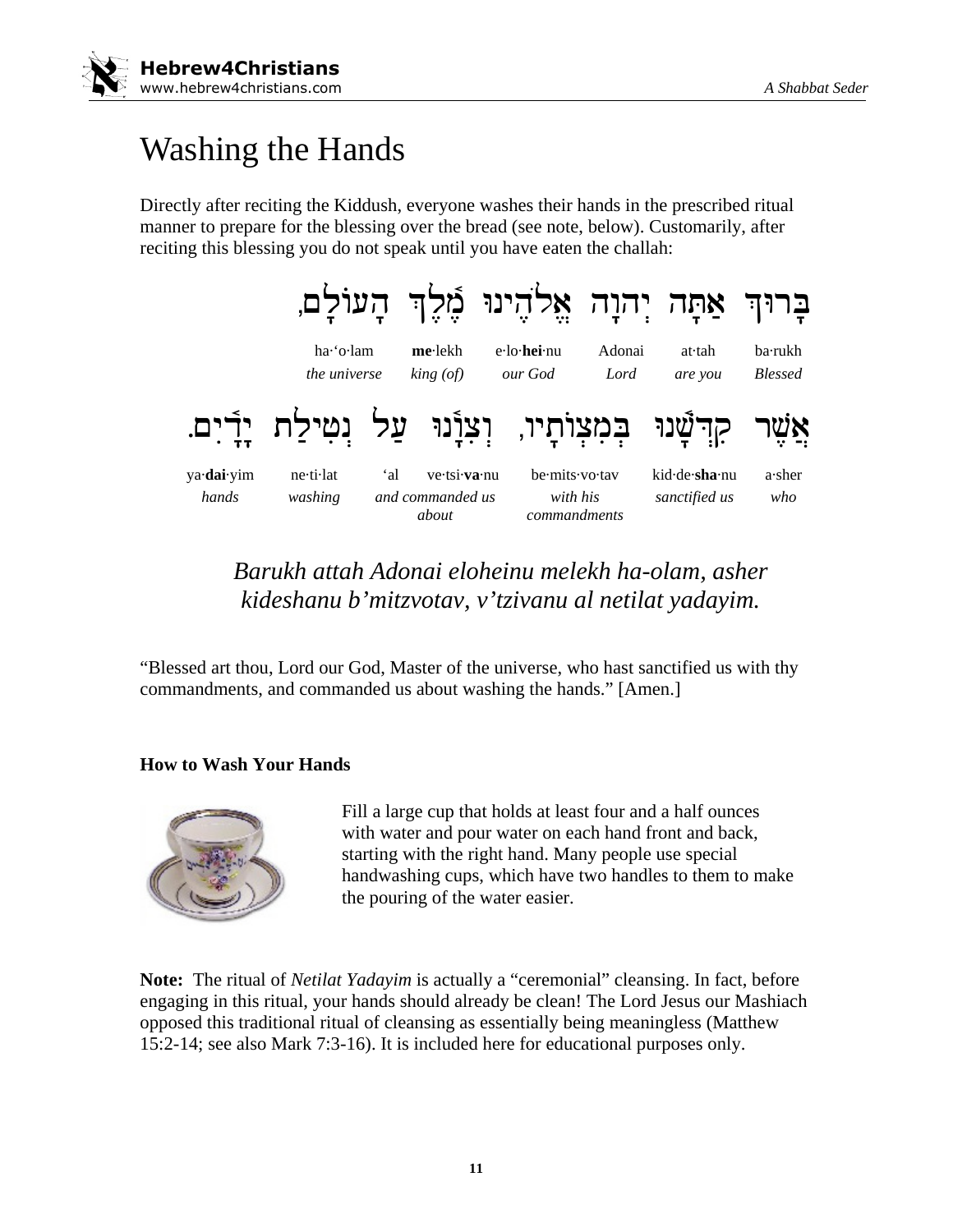

## Blessing the Bread

After hand-washing, the head of the household lifts the two challah loaves and says the blessing over bread. Before reciting the blessing, however, the head of the household lightly draws the knife across the challah making a slight indentation to indicate the place for cutting, and then raises the loaves to recite the blessing:



[Respond: *Amen.]*

#### *Barukh attah Adonai eloheinu melekh ha-olam, hamotzi lechem min ha'aretz.*

"Blessed art thou, Lord our God, Master of the universe, who brings forth bread from the earth." [Amen.]

The head of the household cuts a piece of challah for himself, and then either dips it in salt or sprinkles salt over the slice. He or she then cuts and distributes the rest of the challah to those around the table.

Note that salt is used to commemorate the sacrifices in the Temple, which were always required to be offered with salt.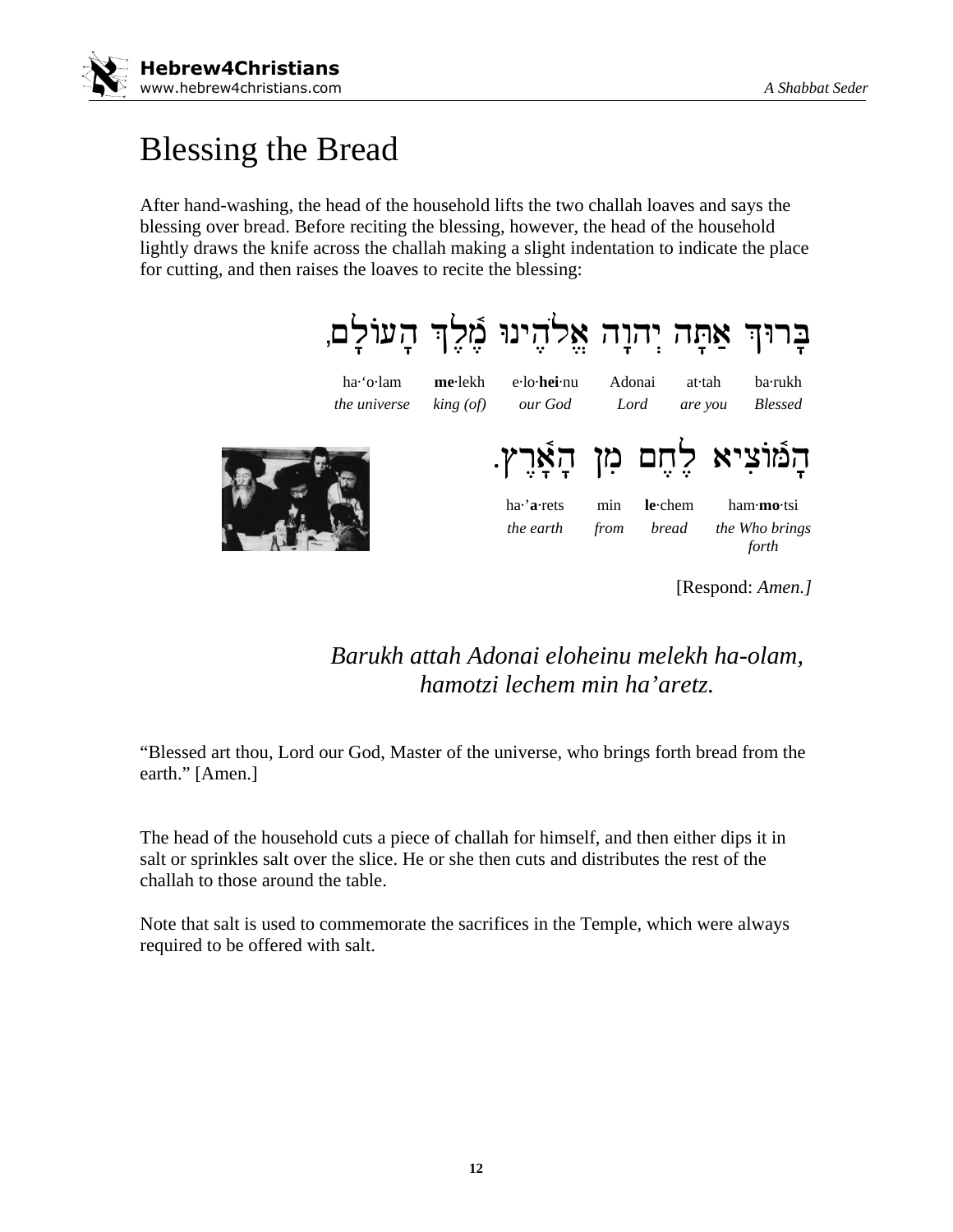

## Eating the Shabbat Meal

The Friday night meal is normally eaten after the Synagogue service (Kabbalat Shabbat). The meal typically includes some kind of fish, soup and chicken or meat.

During the meal someone usually will offer a commentary on the weekly Torah portion (i.e., the Torah portion that will be read in the Shabbat morning service). Such discussions are called *Divrei Torah.* 

Often *Zemirot,* or Shabbat table songs, are sung during the meal as well.



Some table songs (zemirot) include:

- *Shalom Alechem*
- *L'cha Dodi*
- *Etz Chayim*
- *Kol HaOlam*
- *Lev Tahor*
- *Shabbat Shalom!*

 $\mathbf{Z}$  $S$   $b$   $a$   $b$   $b$   $a$   $t$   $S$   $b$   $a$   $l$   $o$   $m$   $l$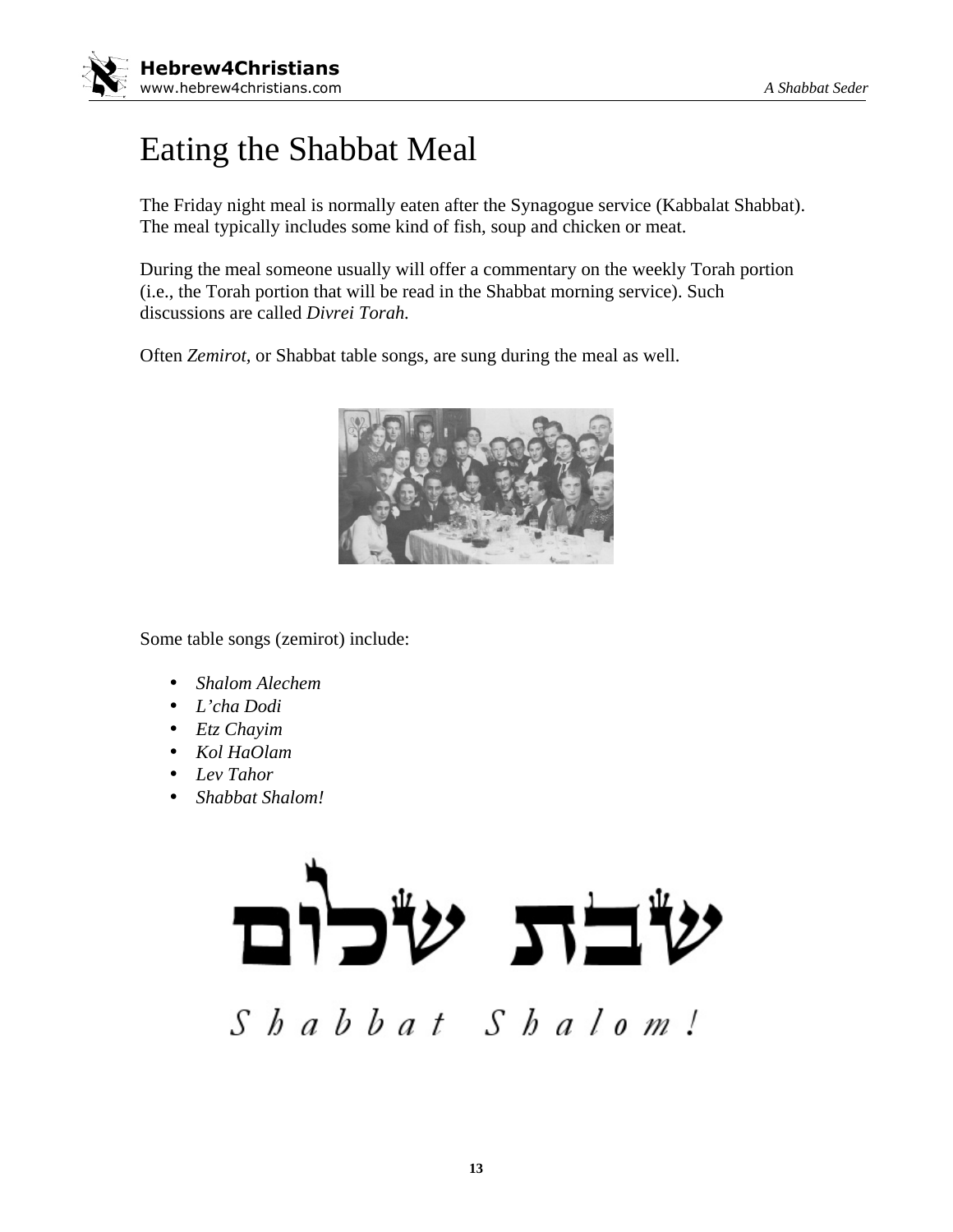

### **Grace after Meals**

Jews normally do not say "grace" before meals (as do many Christians), but rather after they have eaten. They do not "bless" the food, either, but rather acknowledge that God is the One who provides for their sustenance.

The full grace said after meals, called Birkat Hamazon, is a rather long prayer that involves several blessings (see a good Siddur for the entire recitation). An alternative, shorter version is provided here (it is actually the first part of the entire blessing):

אֵלֹהֵינוּ מֵֿלֵךְ הַעוֹלַם, יהוה me-lekh ha·'o·lam e·lo·hei·nu Adonai  $at\cdot \mathsf{t}ah$ ba·rukh the universe  $king (of)$ our God Lord are you **Blessed** בִּטוּבוֹ, כּלוֹ העוׄלם את מים. הון uv-ra-cha-mim be-che-sed be-chen be-tu-vo kul-lo ha-olam et ha·zan with grace, kindness, and compassion who nourishes the whole world in goodness חַסדּוֹ. לחם לם הוא נותן chas-do le-o-lam ki le-khol-ba-sar le-chem no-tein hu gives His mercy endures forever to all flesh bread  $He$ for לנו חסר תמיד ול הג ובטובו la-nu cha-seir  $1<sub>o</sub>$ ta-mid hag-ga-dol uv-tu-vo And through His great goodness we have never lacked יֵחִסַר לָּנוּ מַזוֹן לִעוֹלַם va-ed le-o-lam ma-zon la-nu yech-sar ve-al

14

forever

and we will not lack food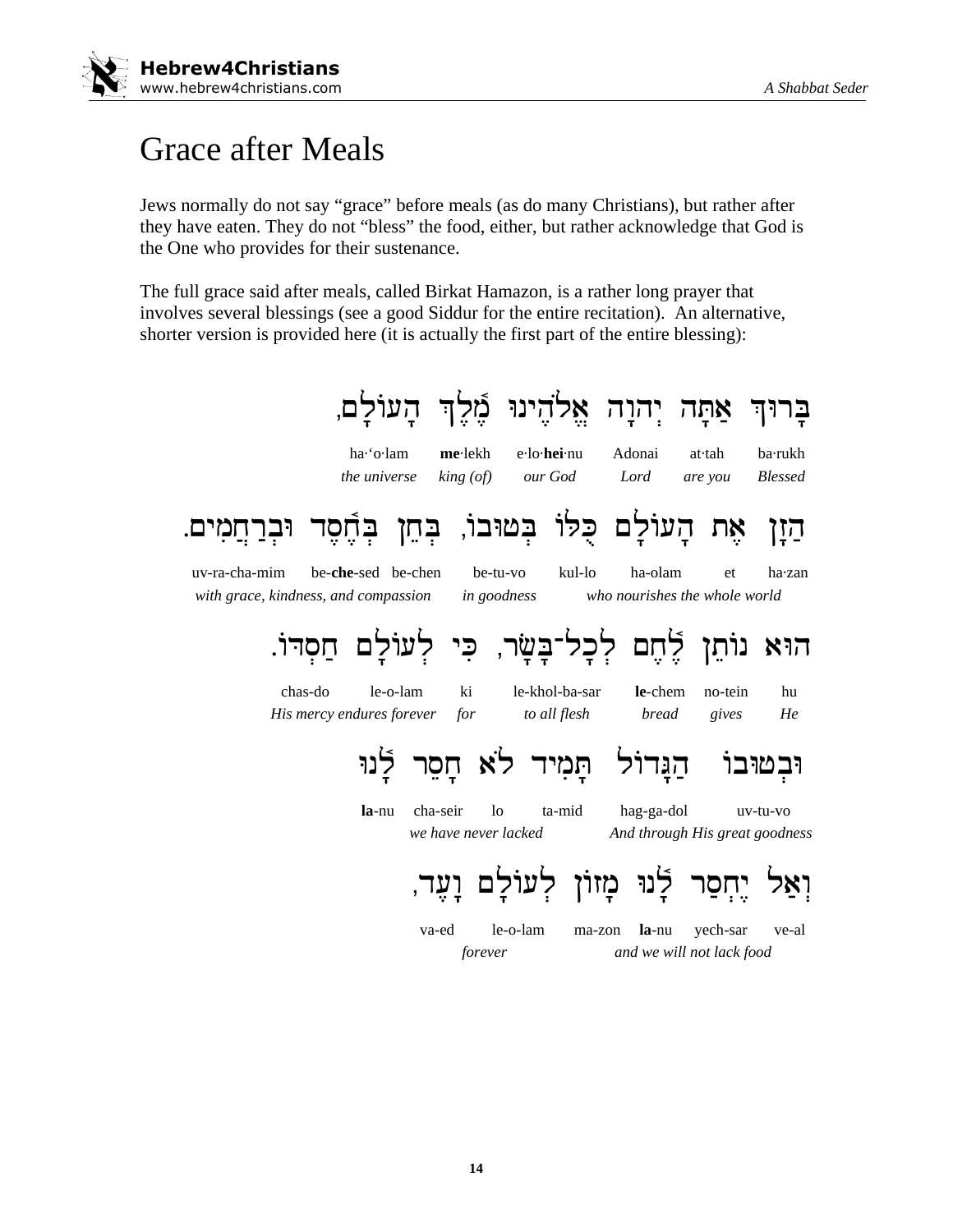## **ֹ** שְׁמוֹ הַגַּדוֹל. כִּי הוּא אֵל זַן וּמִפַּרְנֵס לַכּל,

la-kol um-far-neis zan el hu ki hag-ga-dol she-mo ba-a-vur *who nourishes and sustains all God He is for His great Name for the sake* 

## **Åar "B' rv ,a ] Ãwyt'AYr IB.-lk'l . !Azm ' !ykim eW ÃlK{l ; byjim eW**

ba-ra a-sher le-khol b'ri-yo-tav ma-zon u-mei-khin la-kol u-mei-tiv

*He created which for all His creatures and prepares food and does good to all* 



a-mein hak-kol et ha-zan Adonai at·tah ba·rukh *Amen who nourishes all LORD are you Blessed* 

*Barukh attah Adonai eloheinu melekh ha'olam hazan et ha'olam kullo betuvo, bechen bechesed uvrachamim. Hu notein lechem lekholbasar ki le'olam chasdo. Uvtuvo haggadol tamid lo chaseir lanu ve'al yechsar lanu mazon le'olam va'ed, ba'avur shemo haggadol. Ki hu El zan umfarneis lakhol, umeitiv lakol umeikhin mazon lekhol b'riyotav, asher bara. Barukh attah hazan et hakkol. Amein.* 

"Blessed are you, LORD our God, master of the universe, Who nourishes the whole world in goodness, with grace, kindness, and compassion. He gives bread to all flesh, for His mercy endures forever. And through His great goodness we have never lacked, nor will we lack food forever, for the sake of His great Name. For He is God, who nourishes and sustains all, and does good to all, and prepares food for all His creatures which He created. Blessed are You, LORD, who nourishes all. Amen." [Amen.]

**15**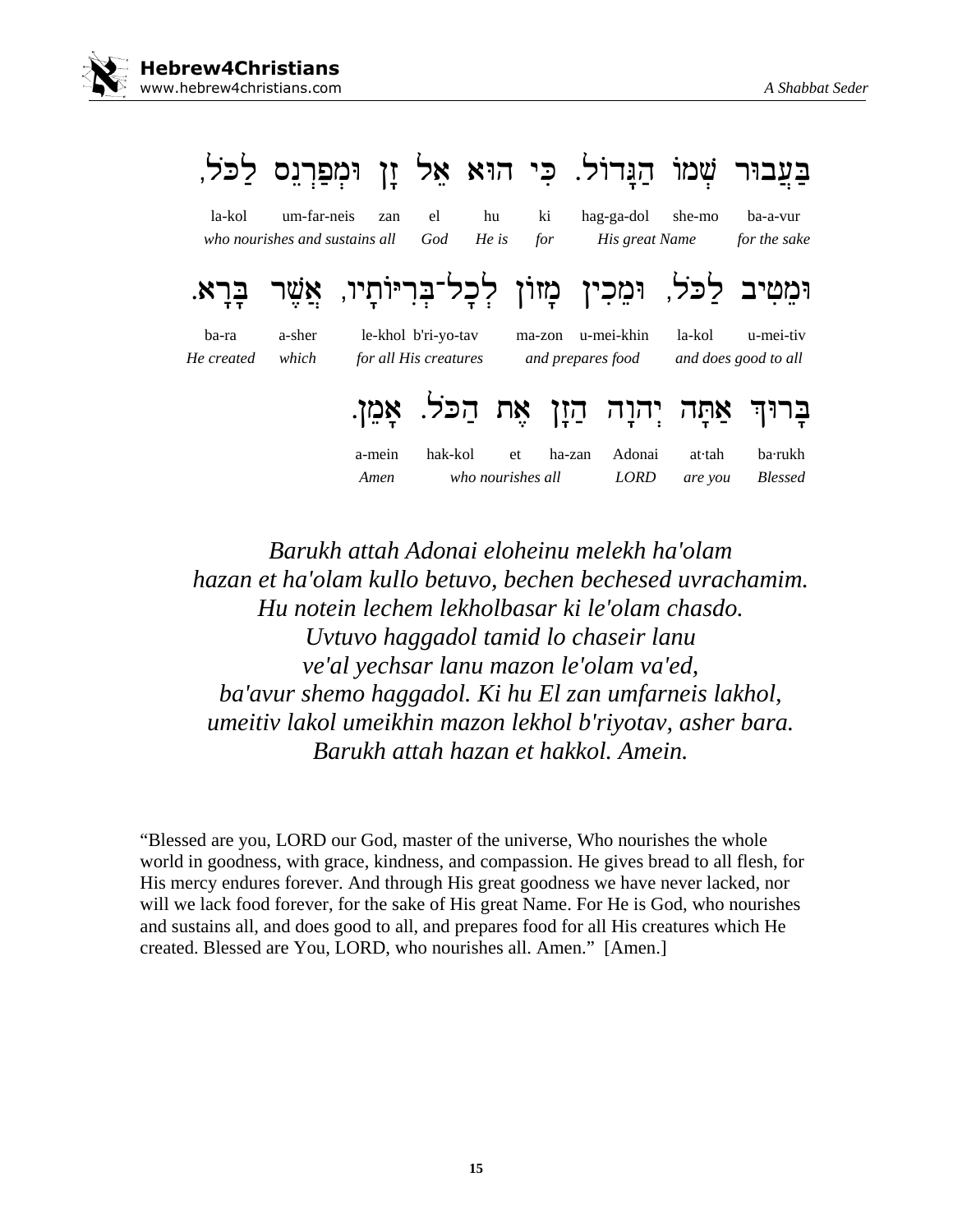

## **Thanking God for Salvation**

Of all the various *berachot*, this is one of the most important of all, since we come to be in a right relationship with YHVH - the Father of Glory - by means of salvation through Yeshua the Mashiach. It is fitting, then, to offer up thanks to the LORD for the way of salvation given though Yeshua the Messiah:

| וּוּדְ אַתָּה יִהוָה אֵלֹהֵינוּ מֵֿלֵךְ הָעוֹלָם, |                               |                                            |                       |                |                                                         |                                        |
|---------------------------------------------------|-------------------------------|--------------------------------------------|-----------------------|----------------|---------------------------------------------------------|----------------------------------------|
| ha·'o·lam<br><i>the universe</i>                  | $me$ -lekh<br>king (of)       | $e$ ·lo·hei·nu<br>our God                  |                       | Adonai<br>Lord | at∙tah<br>are you                                       | ba∙rukh<br><b>Blessed</b>              |
|                                                   |                               | נָתַן לָנוּ אֵת דֶּרֵךְ הַיִשׁוּעַה        |                       |                |                                                         |                                        |
|                                                   | $ha\cdot ye\cdot shu\cdot ah$ | $de$ -rekh<br>the way of salvation         | et<br>( )             | la·nu<br>to us | na <sub>tan</sub><br>gave                               | $a\cdot$ sher<br>Who                   |
|                                                   |                               | בַּמַשִׁיחַ יֵשׁוּֿעַ בַרוּךְ הוּא. אַמֵן. |                       |                |                                                         |                                        |
|                                                   | $a$ ·mein<br>Amen             | hu<br>He                                   | ba∙rukh<br>blessed be |                | $ye$ <b>shu</b> $\cdot$ a <sup><math>\cdot</math></sup> | ba·ma·shi·ach<br>in the Messiah Yeshua |

Barukh attah Adonai eloheinu melekh ha-olam, asher natan lanu et derekh ha-yeshuah bamashiach Yeshua, barukh hu. Amein.

"Blessed are You, LORD our God, King of the universe, Who gave to us the way of salvation though the Messiah Yeshua, blessed be He. Amen." [Amen.]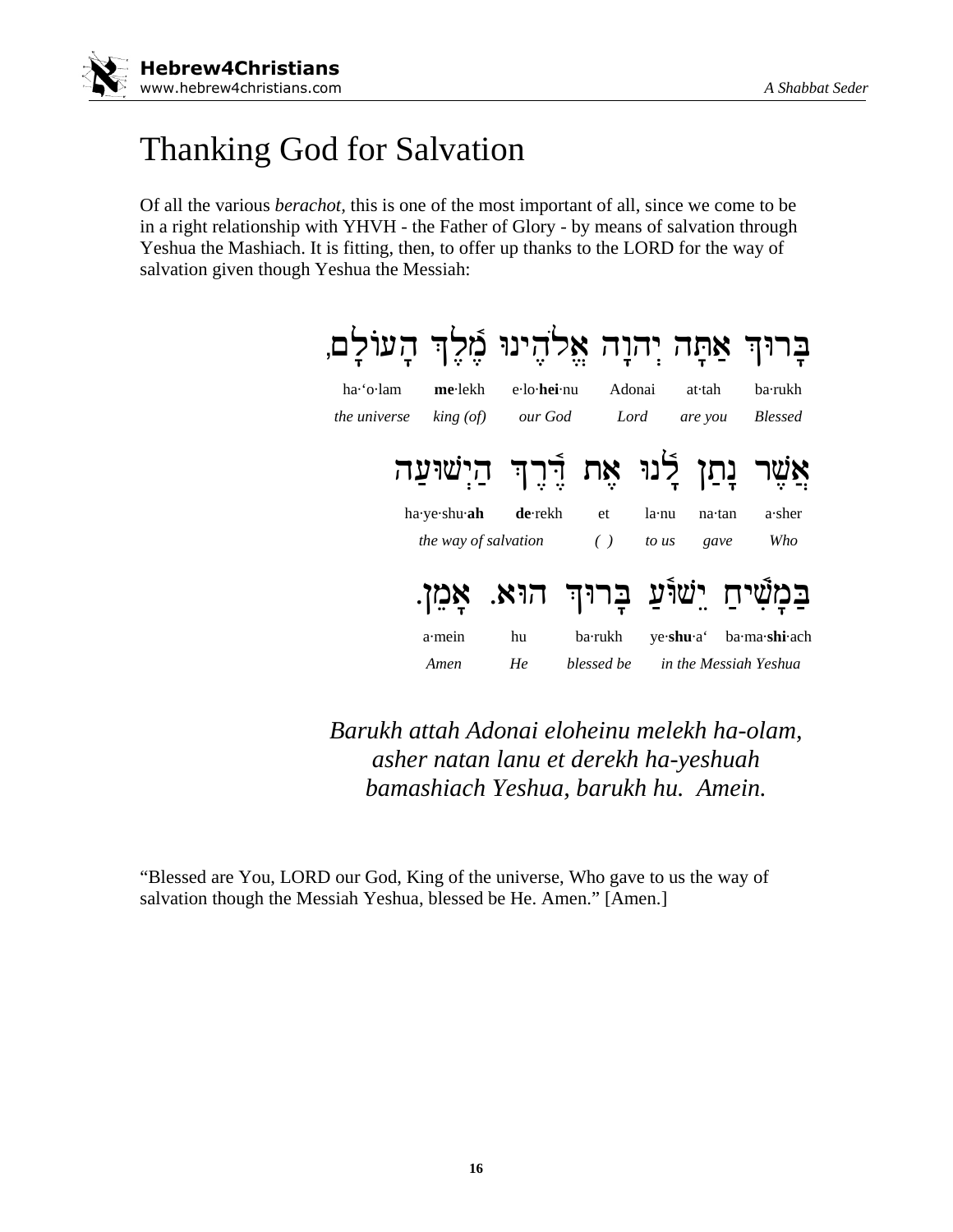

## Sabbath Day Activities

Shabbat day is marked by a special *shacharit* (morning) service that includes *Keriat HaTorah* (the reading of the Torah portion of the week), the reading from the *Haftarah* (prophets), and a *Musaf* (additional) portion read in commemoration of the Musaf sacrifices made in the *Bet HaMikdash* (Temple).

After services, another (noon day) meal is served at home with friends and family. The Shabbat noon day meal begins with Kiddush (called *Kiddush Rabbah*). The daytime Kiddush is of later origin, established by the Sages, and is of less prominence than the Kiddush of Friday night. It is also shorter with just one blessing recited.

The rest of the day is spent with family and friends, or perhaps by taking a nap and relaxing. Some families take walks on Shabbat day and visit other friends. Torah study is encouraged on Shabbat, especially for children.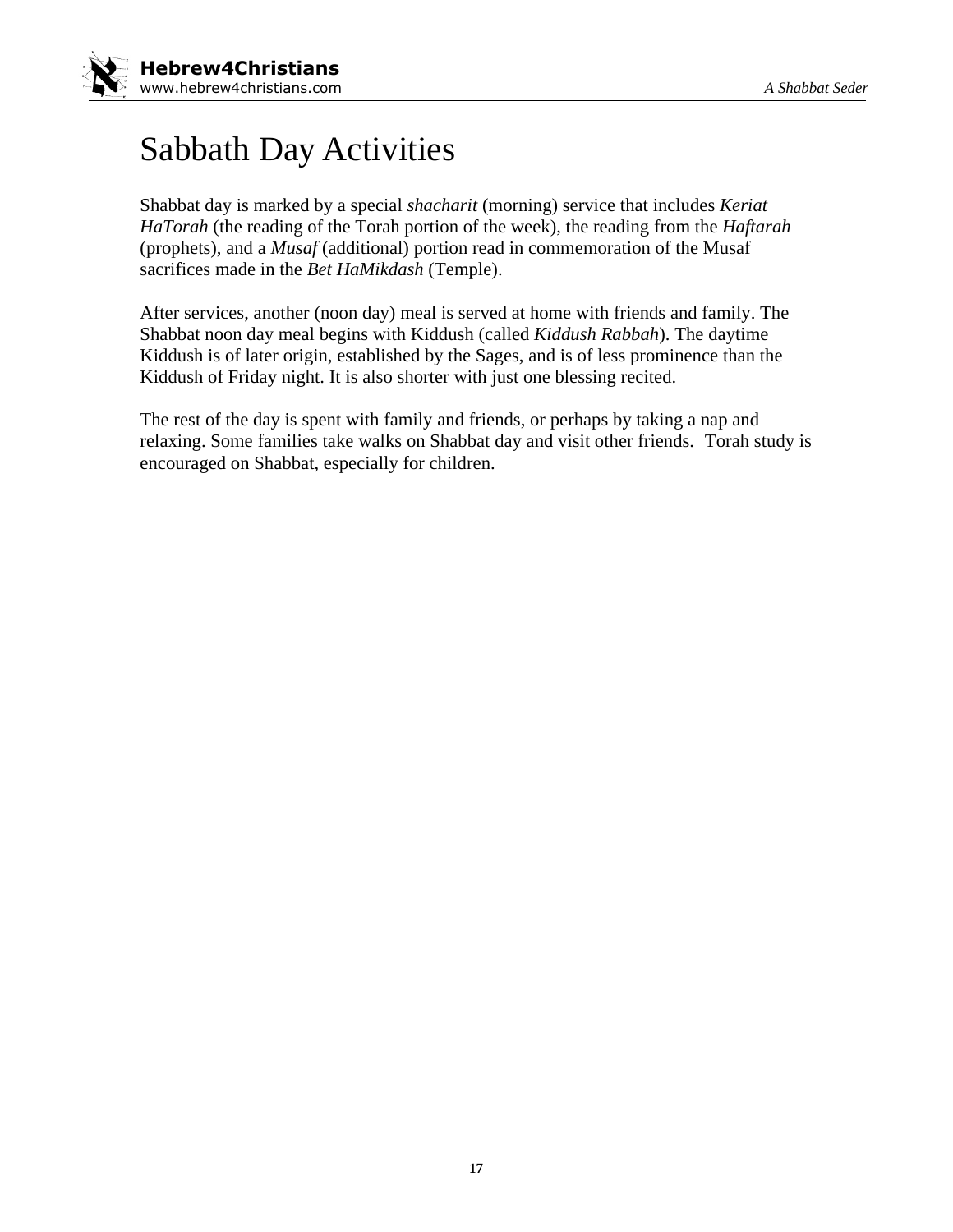

## The Havdalah Ceremony

The *Havdalah* (literally, "separation") ceremony is recited at the end of the Sabbath (on Saturday night when three stars are visible in the sky to mark the distinction between the departing sacred day and the ordinary weekday (yom khol) that is beginning. One way to begin your Havdalah ceremony is to go outside and look at the stars to behold the wonder of God's creation.

The ceremony is usually celebrated at home with family or friends and includes three blessings—over wine, spices, and light—as well as the *hamavdil*, a blessing thanking God for separating the days and making the Shabbat sacred. Three components are required for the home ceremony: a tall, braided candle with several wicks, a Kiddush cup of wine, and a box filled with fragrant spices (*besamim*).

#### **Opening Scriptures**

The Havdalah ceremony usually begins with the recitation of a number of biblical verses commemorating God's salvation. For example, Isaiah 12:2-3 is often recited:

|        |             |            |                             |             |                     |                  | אַל יְשׁוּעָתִי אֶבְטָח וְלֹא אֶפְחָד כִּי־עָזִי וְזִמְרָת יָהּ יְהֹנָה            |        | הנה             |
|--------|-------------|------------|-----------------------------|-------------|---------------------|------------------|------------------------------------------------------------------------------------|--------|-----------------|
| Adonai | vah         | ve-zim-rat | ki 'o·zi                    | ef-chad     | ve·lo               | $ev\text{-}tach$ | ye shu 'a ti                                                                       | el     | $hin\cdot$ neh  |
|        | is Lord God |            | and my song for my strength | be afraid   | and not             | I will trust     | my salvation                                                                       | God is | behold          |
|        |             |            |                             |             |                     |                  | וַיְהִי־לִי לִישׁוּעָה: וּשְׁאַבְתֶּם־מַֿיִם בְּשָׂשׂוֹן מִמַּעַיְנֵי הַיְשׁוּעָה: |        |                 |
|        | hai·shu·'ah |            | mim·ma·'ai·nei              | $be$ sa son | $ush$ av tem mayim  |                  | $liy\cdot shu\cdot ah$                                                             |        | vai∙hi∙li       |
|        | salvation   |            | from the wellsof            | with joy    | you will draw water |                  | my salvation                                                                       |        | and He is to me |

Behold, God is my salvation; I will trust, and not be afraid: for the LORD Adonai is my strength and my song; he also is become my salvation. Therefore with joy shall ye draw water out of the wells of salvation. (Isaiah  $12:2-3$ )

And Psalm 116:13 is also often recited:

|  |  | כּוּס יְשׁוּעוּת אֶשָּׂא וּבְשֵׁם יְהוָה אֶקְרָאּ:   |  |
|--|--|------------------------------------------------------|--|
|  |  | ek·ra Adonai u·ve·shem es·sa ye·shu·ot kos           |  |
|  |  | I call call Lord on the name I lift of salvation Cup |  |

I will take the cup of salvation, and call upon the name of the LORD  $(Psalm 116:13)$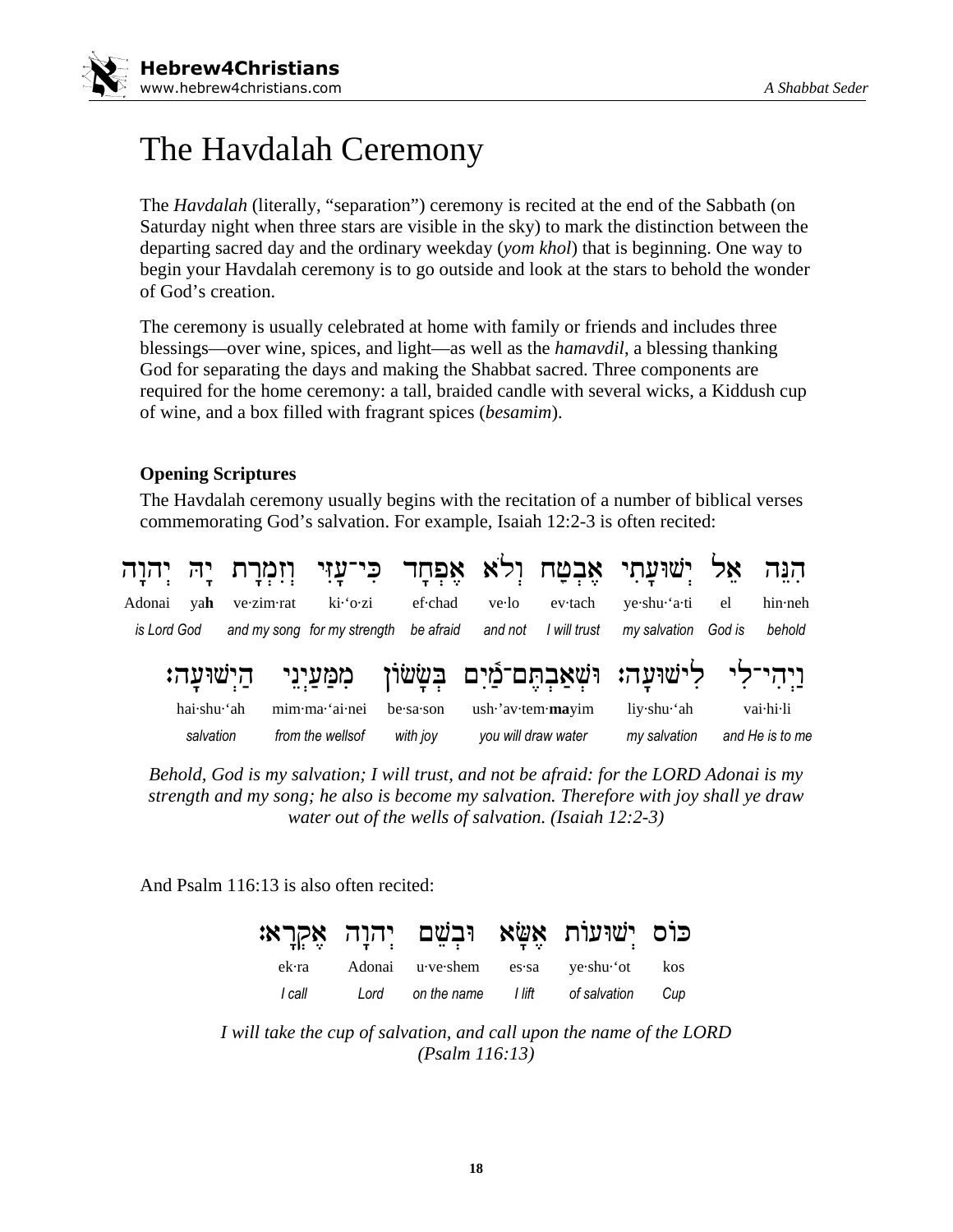

#### **Blessing over the wine**

Just as Sabbath is welcomed with wine, so it is concluded with wine as well. We lift the Kiddush cup of wine and say the blessing, but do not drink from the cup at this time:

|           |                      | בָרוּךְ אַתָּה יְהוָה אֱלֹהֵינוּ מֶֿלֶךְ הָעוֹלָם, בּוֹרֵא פְּרִי הַנָּֿפֶן. |         |         |      |         |         |
|-----------|----------------------|------------------------------------------------------------------------------|---------|---------|------|---------|---------|
|           |                      | hag.ga.fen pe.ri bo.rei ha. olam me.lekh e.lo.hei.nu Adonai at.tah           |         |         |      |         | ba∙rukh |
| the vine. | fruit of Who creates | the universe                                                                 | Kina of | our God | Lord | are You | Blessed |
|           |                      |                                                                              |         |         |      |         |         |

*Blessed are You, Lord our God, King of the universe, Who creates the fruit of the vine.* 

#### **Blessing over the Spices**

A special spice box filled with fragrant herbs (*besamim*) is used to represent the redolence of Shabbat (the spices commonly used are cloves, cinnamon, or bay leaves). Since smelling spices helps distinguish special fragrance from the more ordinary, part of the reason for the *besamim box* is to illustrate another separation of the sacred from the profane. The following blessing is said upon smelling the spice box:



|         |        |         | בְּרוּךְ אַתָּה יְהוָה אֱלֹהֵינוּ מֶֿלֶךְ הָעוֹלָם, בּוֹרֵא מִינֵי בְשָׂמִים. |                 |      |         |         |  |
|---------|--------|---------|-------------------------------------------------------------------------------|-----------------|------|---------|---------|--|
|         |        |         | ve sa mim mi nei bo rei ha 'o lam me lekh e lo hei nu Adonai at tah           |                 |      |         | ha•rukh |  |
| spices. | of all | Creator | the universe                                                                  | King of our God | Lord | are You | Blessed |  |

*Blessed are You, Lord our God, King of the universe, Creator of all spices.* 

#### **Blessing over the Fire**

The Havdalah candle represents light, the first element created by God at the beginning of the first week. Lighting this candle is the first act of work permitted on the *yom khol*. After lighting, hold your hands close to the flame in order to see the reflection of the flame on our fingernails or the shadow on your palm. This light represents the light by which we can now work with our hands in the world around us. The following blessing is said upon considering the light:

|                           |         | בְּרוּךְ אַתָּה יְהוָה אֱלֹהֵינוּ מֶֿלֶךְ הָעוֹלָם, בּוֹרֵא מְאוֹרֵי הָאֵשׁ. |                             |      |         |         |
|---------------------------|---------|------------------------------------------------------------------------------|-----------------------------|------|---------|---------|
|                           |         | ha esh me o rei bo rei ha o lam me lekh e lo hei nu Adonai at tah ba rukh    |                             |      |         |         |
| of the fire. of the light | Creator | the universe                                                                 | Kina of             our God | Lord | are You | Blessed |

*Blessed are You, Lord our God, King of the universe, Creator of the light of fire.*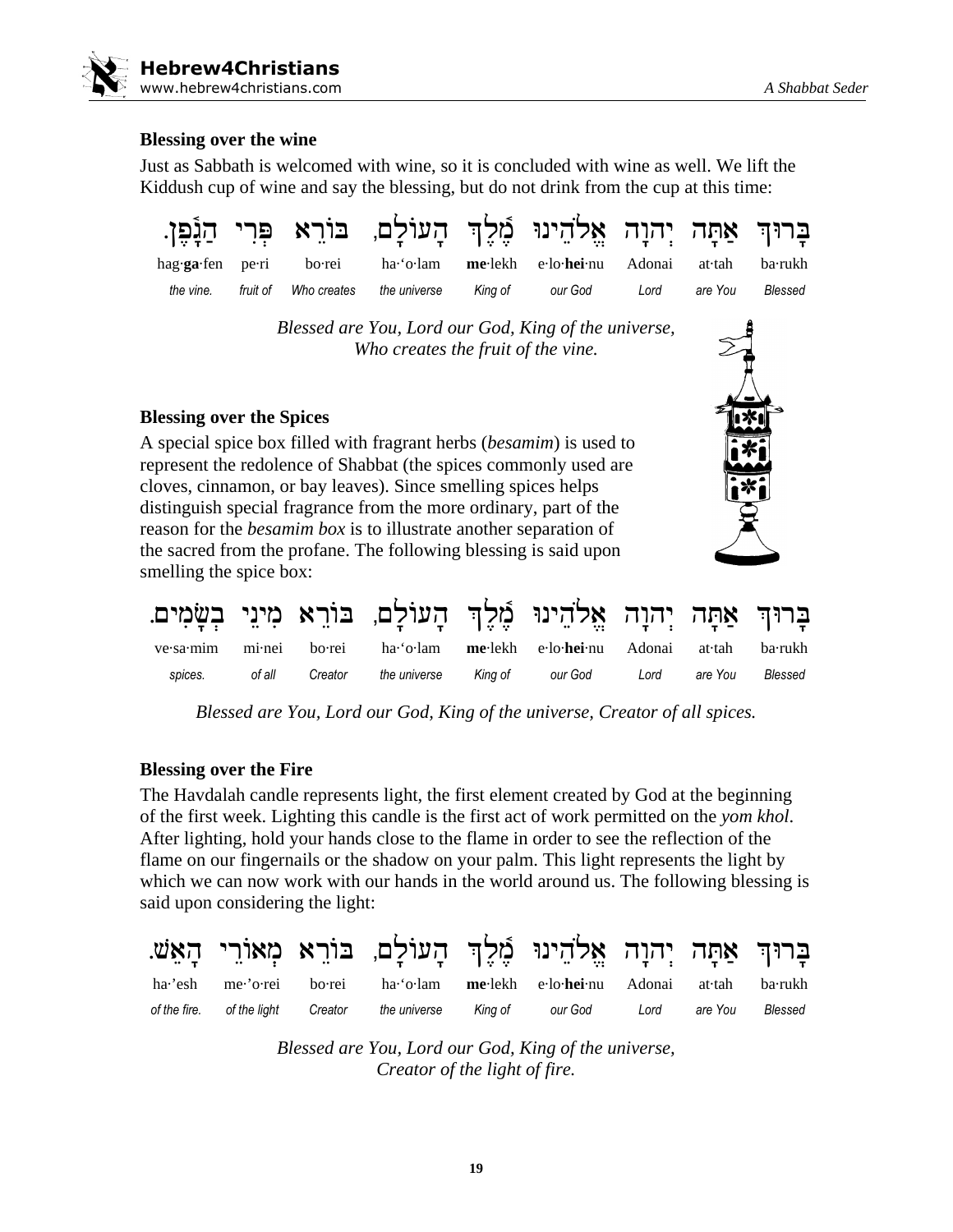#### **The Havdalah Blessing**

The last blessing of the ceremony is the *hamavdil*, the blessing over the separation of different things. This blessing is recited over the Kiddush cup of wine using only the light of the Havdalah Candle:

| ko-desh<br>the holy          | ביו<br>bein<br>between |                 | ham mav dil<br>Who separates  | העוֹלַם,<br>ha 'o lam<br>the universe | $me$ -lekh<br>King of           | אַלהֵינוּ מֶֿלֶךְ<br>e·lo· <b>hei</b> ·nu<br>our God | יהוה<br>Adonai<br>Lord         |         | אתה<br>at∙tah<br>are You | ברוּד<br>ba·rukh<br><b>Blessed</b> |
|------------------------------|------------------------|-----------------|-------------------------------|---------------------------------------|---------------------------------|------------------------------------------------------|--------------------------------|---------|--------------------------|------------------------------------|
|                              |                        | bein<br>between | la 'am mim<br>and the nations | ישׂראל<br>yis·ra·'el<br><b>Israel</b> | <b>ְבִין</b><br>bein<br>between | ּזֹשַׁךָ,<br>le-cho-shekh<br>and darkness            | אוֹר<br><sub>or</sub><br>light |         | בין<br>bein<br>between   | le-chol<br>the profane             |
|                              |                        | 'הוַה           | אתה                           | ברוּד                                 | המעשה.                          | יְמֵי                                                |                                |         |                          | יום                                |
| ham mav dil<br>Who separates |                        | Adonai<br>Lord  | at∙tah<br>are You             | ba·rukh<br>Blessed                    | ham·ma·'a·seh                   | ye mei<br>and the six days of work                   | le-she-shet                    |         | ha shev i 'i             | yom<br>the seventh day             |
|                              |                        |                 |                               |                                       |                                 | [אַמֵן.]<br>a·mein<br>Amen.                          | the profane                    | le·chol | ko-desh<br>the holy      | בי<br>bein<br>between              |

*Blessed are You, Lord our God, King of the universe, Who separates the holy from the profane, light from darkness, Israel from the nations, the seventh day from the six days of labor. Blessed are You, Lord our God, Who separates between the holy from the profane. [Amen.]* 

After the blessing is complete, we spill a small amount of the wine from the Kiddush cup onto a plate (to symbolize the loss of Shabbat) and then drink from our cups. Finally, we extinguish the flame from the Havdallah candle by dipping it into the wine cup and listening to it sizzle. The room is now entirely dark. We turn on the lights and the sing the song *Eliyahu Hanavi* ("The Prophet Elijah") and wish everyone present "*Shavu'a Tov*" – a good week ahead!

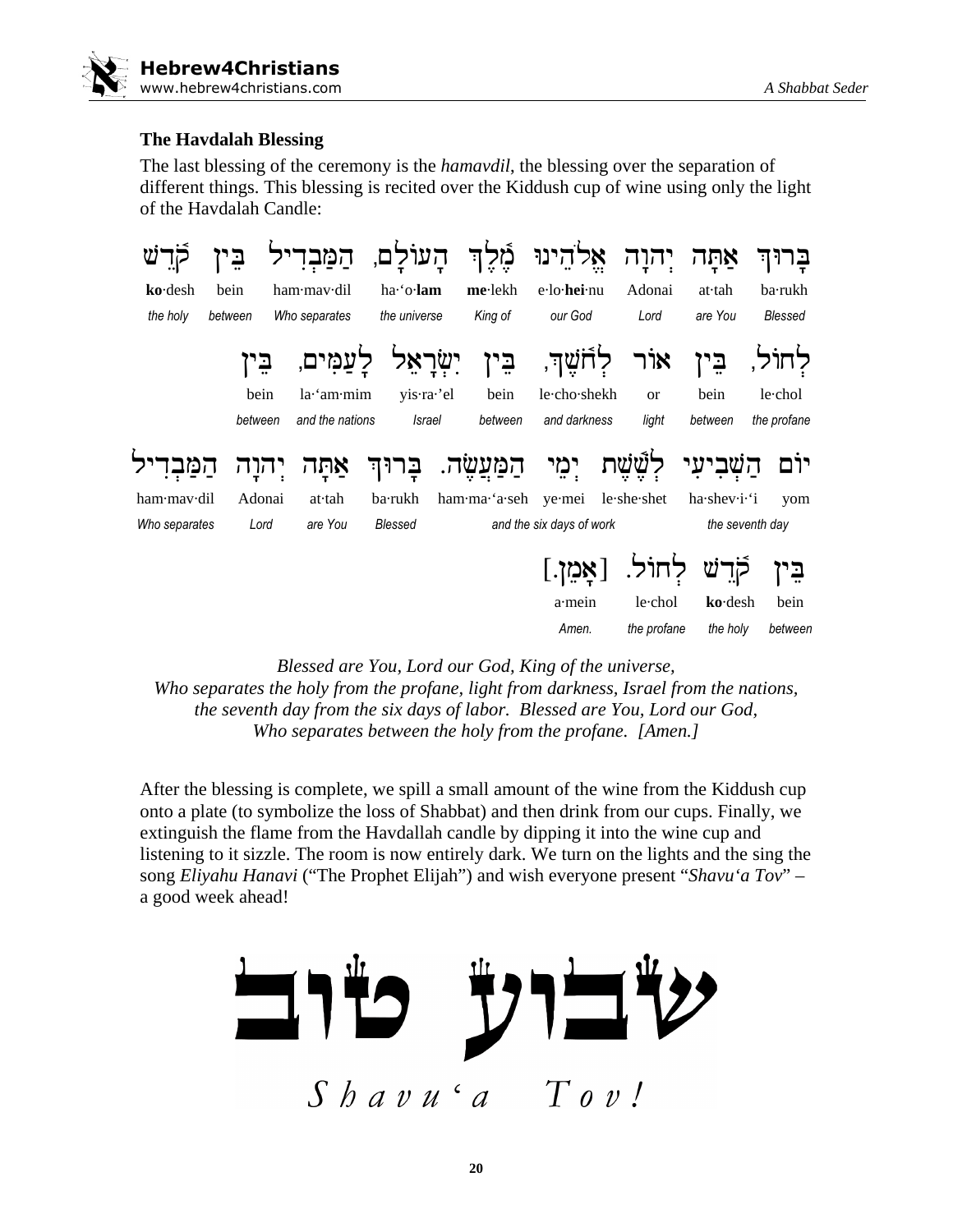## Afterword: Christians and Shabbat

## הַשַּּׁבָּת הוּכַן בַּעֲבוּר הָאָדָם וְלֹא הָאָדָם בַּעֲבוּר הַשַּׁבָּת

*Shabbat was made for man, and not man for Shabbat.* Mark 2:27

Since Sabbath observance (i.e., refraining from *melakhah*, or "work") was given as part of the terms of the covenant given to Israel on Mount Sinai (i.e., it was part of the *Sefer Habrit* given to Moses, and ratified by the 70 elders of Israel through the shedding of the sacrificial blood of animals), Christians are not 'legally' required to observe its sanctity at least not as defined by Jewish religious authorities. In fact, we *cannot* attempt to merit righteousness through rule-following behaviors, no matter how noble or beautiful, since we trust that the finished work of Yeshua *exclusively* makes us right before God (Titus 3:5; Eph 2:8-9). After all, it is the righteousness *of God* saves us…

Indeed - from the perspective of attempting to attain merit through the performance of *mitzvot* - it is clear that Yeshua is the Substance of all the shadows and patterns we find in the Torah of Moses (Col. 2:16-17). Yeshua's ministry is that of mediation of a better covenant, based upon better promises (Heb. 8:6-7). He is the *Kohen Gadol* (High Priest) of the true *Mishkan* (tabernacle) not made by human hands, who, through His sacrificial death, has forever obtained an eternal redemption for those who trust in Him (Heb. 9:11- 12). It is finished! Yeshua is the way and the truth and the life. He came to give us life in abundance! He came to set us free from the demands of the Torah and its righteous judgment upon us. Those who attempt to 'serve' in the Tabernacle of Levi (i.e., under the ritual expression of the covenant given to Moses), have no right to the altar of God's grace (Heb. 13:10).

The Lord Yeshua is our Sabbath rest (Heb. 4:9), the Giver of peace (John 14:27). He is the One who heals us and delivers us from the shame of our sinful condition. In short, Yeshua is the fulfillment, goal, and answer of all that the Torah of Moses requires of mankind, and we are made right with God by means of His love for us.

'Let it be known to you therefore, brothers, that through this Man forgiveness of sins is proclaimed to you, and by Him everyone who believes is *freed from everything from which you could not be freed by the Torah of Moses.'* (Acts 13:39)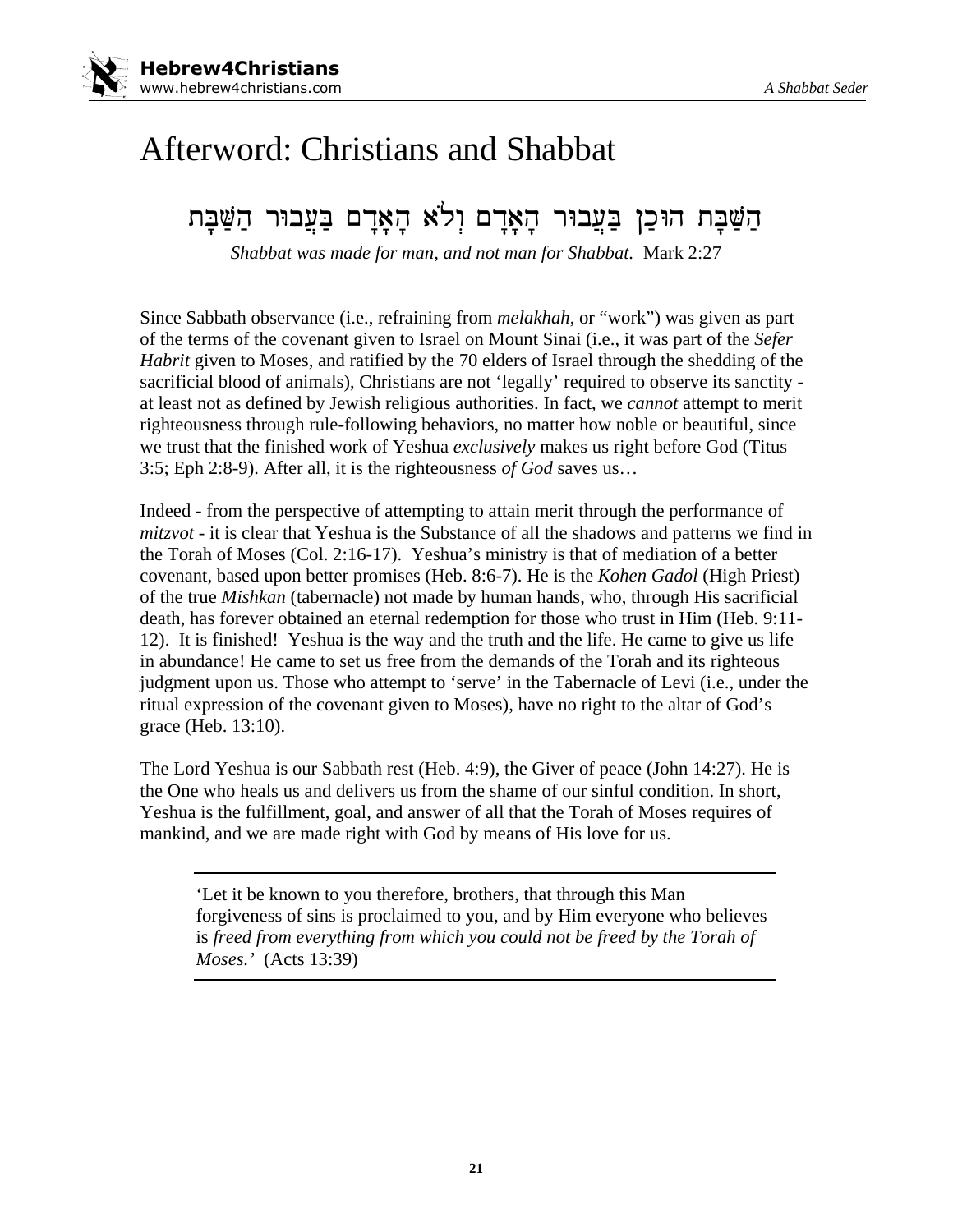

#### So why should we observe Shabbat?

Now while it is true that we do not obtain merit before God for following the laws of the Sabbath, it is nonetheless important to remember that the Sabbath is part of the Torah of the LORD and therefore has eternal worth and significance (Matt. 5:17-19). Followers of Yeshua the Messiah, then, will want to honor the Torah in their hearts by abiding by its true and inner meaning....

Here are some reasons why we should observe the seventh day that the LORD appointed for His people to be a set apart time of rest:

- 1. The Sabbath remembers God as our Creator (Gen 2:2; Exod. 31:12-17).
- 2. The Sabbath is one of the first things God blessed (Gen 2:3).
- 3. The Sabbath remembers *Yetziat Mitzraim* the Exodus from Egypt (i.e., God's salvation) (Deut. 5:15).
- 4. The Sabbath is one of the Ten Commandments (Exod. 20:8-11; Deut. 5:12).
- 5. Yeshua and His disciples observed the Sabbath day and its customs (Mark 1:21, 6:2; Luke 4:16).
- 6. The Apostle Paul observed the Sabbath (Acts 13:13-42; Acts 18:4).
- 7. The Sabbath provides a means of identifying with the Jewish people. Learning about the Sabbath improves your Jewish literacy to make you a more effective witness to the 'lost sheep of the house of Israel' (Matt. 10:19).
- 8. The Sabbath is a *delight* not a burden; a time for celebrating your personal rest in our Messiah Yeshua (Isa. 58:13; Heb. 4:9). Indeed, all those who honor the Sabbath - including the 'foreigners' of Israel - will be given a name that is 'better than sons and daughters' that will never be cut off (Isa. 56:3-8).
- 9. The Sabbath will be honored in the Millennial Kingdom to come: 'From new moon to new moon, and from Sabbath to Sabbath, all flesh shall come to worship before me, declares the LORD' (Isa. 66:23).
- 10. The Sabbath will be honored in the heavenly Jerusalem. The Tree of Life is said to yield 'twelve kinds of fruit, yielding its fruit each month' (Rev. 22:2). Notice that the 'twelve fruits' from the Tree of Life are directly linked to the 'twelve months' of the Jewish year: 'each month rendering its fruit'). In other words, the sequence of the holidays (*moedim*) – including Shabbat - were always intended to teach us great revelation about God. That is why God created the Sun and the Moon for signs and for 'appointed times' (Gen. 1:14; Psalm 104:19).